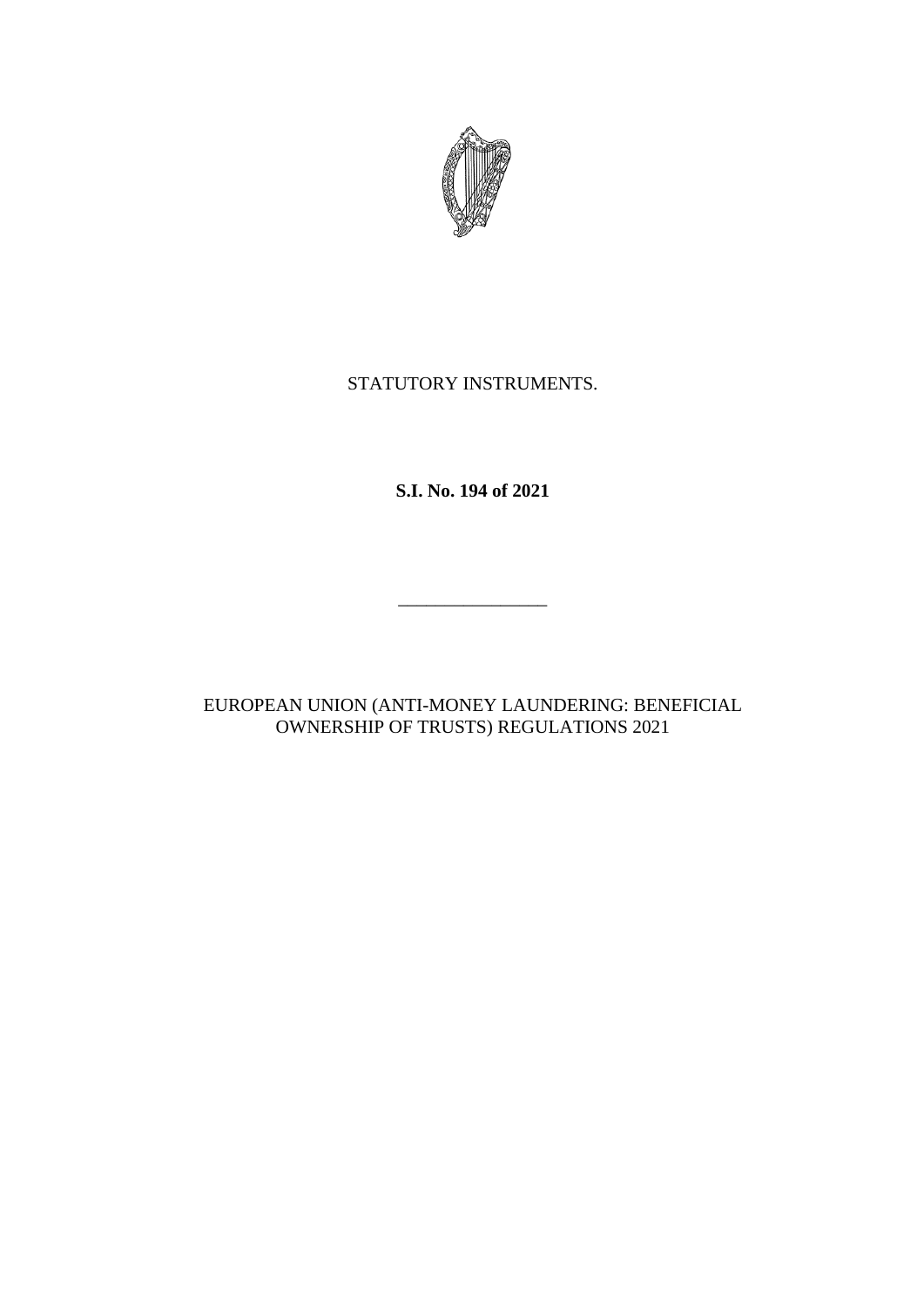## S.I. No. 194 of 2021

## EUROPEAN UNION (ANTI-MONEY LAUNDERING: BENEFICIAL OWNERSHIP OF TRUSTS) REGULATIONS 2021

I, PASCHAL DONOHOE, Minister for Finance, in exercise of the powers conferred on me by section 3 of the European Communities Act 1972 (No. 27 of 1972), and for the purpose of giving effect to Article 31 of Directive (EU)  $2015/849$  of the European Parliament and of the Council of 20 May  $2015<sup>1</sup>$ , as amended by Article 1(16) of Directive (EU) 2018/843 of the European Parliament and of the Council of 30 May 2018<sup>2</sup>, hereby make the following regulations:

### **Part 1**

### **Preliminary and General**

### *Citation*

1. (1) These Regulations may be cited as the European Union (Anti-Money Laundering: Beneficial Ownership of Trusts) Regulations 2021.

(2) These Regulations shall come into operation on 24 April 2021.

### *"Relevant trust" – meaning designated by Act of 2010 to apply*

2. With respect to the expression "relevant trust" in these Regulations, the designated meaning in the Act of 2010 shall apply.

### *"Beneficial owner" – meaning designated by Act of 2010 to apply*

3. (1) With respect to the expression "beneficial owner" in these Regulations, the designated meaning in the Act of 2010 shall apply.

(2) For the purposes of paragraph (1), there is set out, for convenience of reference, hereafter in this Regulation (with the necessary adaptations to take account of the divisions and sub-divisions of Regulations being different from those of an Act of the Oireachtas) each relevant provision of section 106ZD (inserted by section 26 of the Criminal Justice (Money Laundering and Terrorist Financing) (Amendment) Act 2021 (No.3 of 2021)) of the Act of 2010.

(3) "Beneficial owner", in relation to a relevant trust, means any of the following:

> (*a*) any individual who is entitled to a vested interest in possession, remainder or reversion, whether or not the interest is defeasible, in the capital of the relevant trust property;

 $1$  OJ No. L 141, 5.6.2015, p. 73

<sup>2</sup> OJ No. L 156, 19.6.2018, p. 43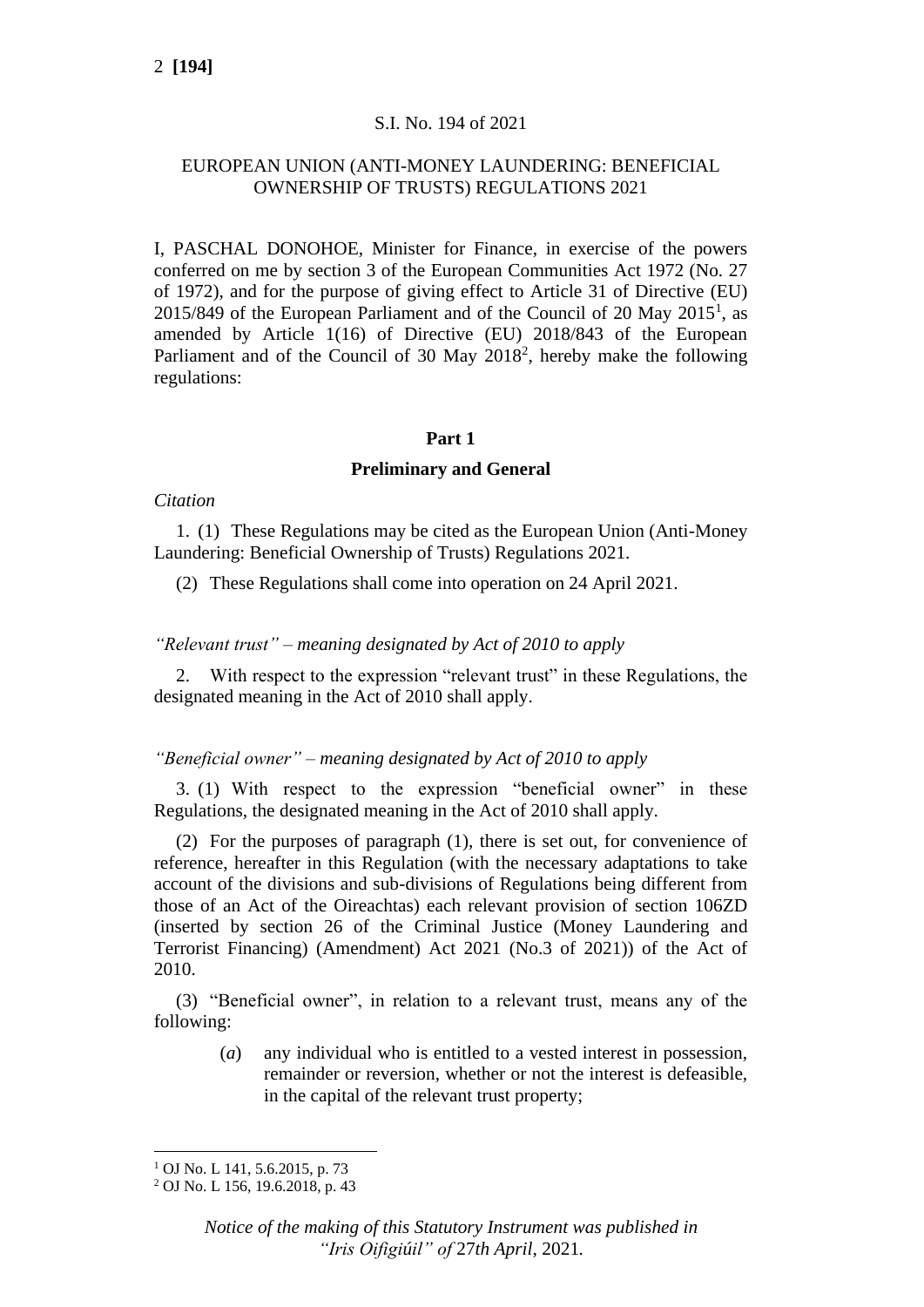- (*b*) in the case of a relevant trust other than one that is set up or operates entirely for the benefit of individuals referred to in subparagraph (a), the class of individuals in whose interest the trust is set up or operates;
- (*c*) any individual who has control over the relevant trust;
- (*d*) the settlor;
- (*e*) the trustee;
- (*f*) the protector.

(4) Except as provided by paragraph (6), in this Regulation "control", in relation to a relevant trust, means a power (whether exercisable alone, jointly with another person or with the consent of another person) under the trust instrument concerned or by law to do any of the following:

- (*a*) dispose of, advance, lend, invest, pay or apply the trust property;
- (*b*) vary the relevant trust;
- (*c*) add or remove a person as a beneficiary or to or from a class of beneficiaries;
- (*d*) appoint or remove trustees;
- (*e*) direct, withhold consent to or veto the exercise of any power referred to in subparagraphs (a) to (d).

(5) For the purposes of the definition of "control" in paragraph (4), an individual does not have control solely as a result of the power exercisable collectively at common law to vary or extinguish a trust where the beneficiaries under the trust are at least 18 years of age, have full capacity and (taken together) are absolutely entitled to the property to which the trust applies.

(6) Notwithstanding paragraph (3), "beneficial owner", in relation to a relevant trust established for the purpose of holding any assets of an approved body of persons established for, and existing for, the sole purpose of promoting amateur games or amateur sports within the meaning of section 235 of the Taxes Consolidation Act 1997 (No. 39 of 1997), means the trustees, the committee or other governing body of the club or association, and any other individual who has control over the relevant trust.

(7) Notwithstanding paragraph (3), "beneficial owner", in relation to a relevant trust that is a charitable trust within the meaning of section 2 of the Charities Act 2009 (No. 6 of 2009), means the trustees and the committee or other governing body of the charitable trust, and any other individual who has control over the charitable trust.

(8) Notwithstanding paragraph (3), "beneficial owner", in relation to an estate -

- (*a*) of a deceased person in the course of administration, and
- (*b*) in relation to which there is provision for a relevant trust for one or more beneficiaries, means the executor or administrator of the estate, and no other person, for the period in which the estate is being administered.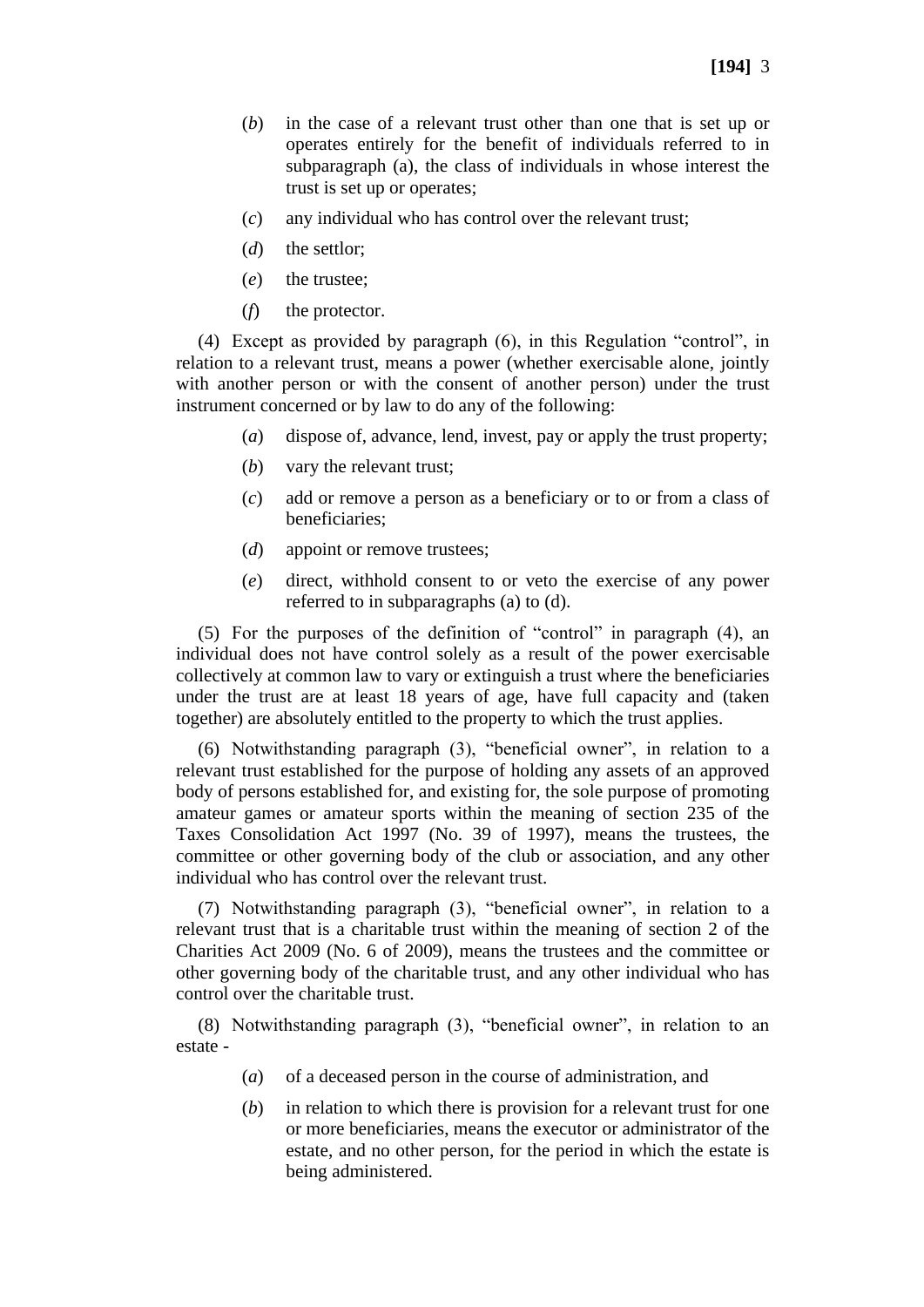# 4 **[194]**

## *Other interpretation provisions*

4. (1) In these Regulations -

"Act of 2010" means the Criminal Justice (Money Laundering and Terrorist Financing) Act 2010 (No. 6 of 2010);

"beneficial ownership register" shall be construed in accordance with Regulation 17(1);

"central register" shall be construed in accordance with Regulation 21(1);

"competent authority" means a competent authority as that expression, by virtue of sections 60 and 61 of the Act of 2010, is to be construed for the purposes of Part 4 of the Act of 2010;

"designated person" has the meaning assigned to it by section 25 of the Act of 2010;

"Directive" means Directive (EU) 2015/849 of the European Parliament and of the Council, of 20 May  $2015^3$ , on the prevention of the use of the financial system for the purposes of money laundering or terrorist financing, amending Regulation (EU) 648/2012 of the European Parliament and of the Council, and repealing Directive 2005/60/EC of the European Parliament and of the Council and Commission Directive 2006/70/EC as amended by Directive (EU) 2018/843 of the European Parliament and of the Council of 30 May 2018<sup>4</sup> amending Directive (EU) 2015/849 on the prevention of the use of the financial system for the purposes of money laundering or terrorist financing, and amending Directives 2009/138/EC and 2013/36/EU;

"high-risk third country" means a jurisdiction identified by the European Commission in accordance with Article 9 of Directive (EU) 2015/849 of the European Parliament and of the Council of 20 May 2015;

"Member State" means a Member State of the European Union and, where relevant, includes a contracting party to the Agreement on the European Economic Area signed at Oporto on 2 May 1992 (as adjusted by the Protocol signed at Brussels on 17 March 1993);

"Minister" means the Minister for Finance;

<sup>3</sup> OJ No. L 141, 5.6.2015, p. 73

<sup>4</sup> OJ No. L 156, 19.6.2018, p. 43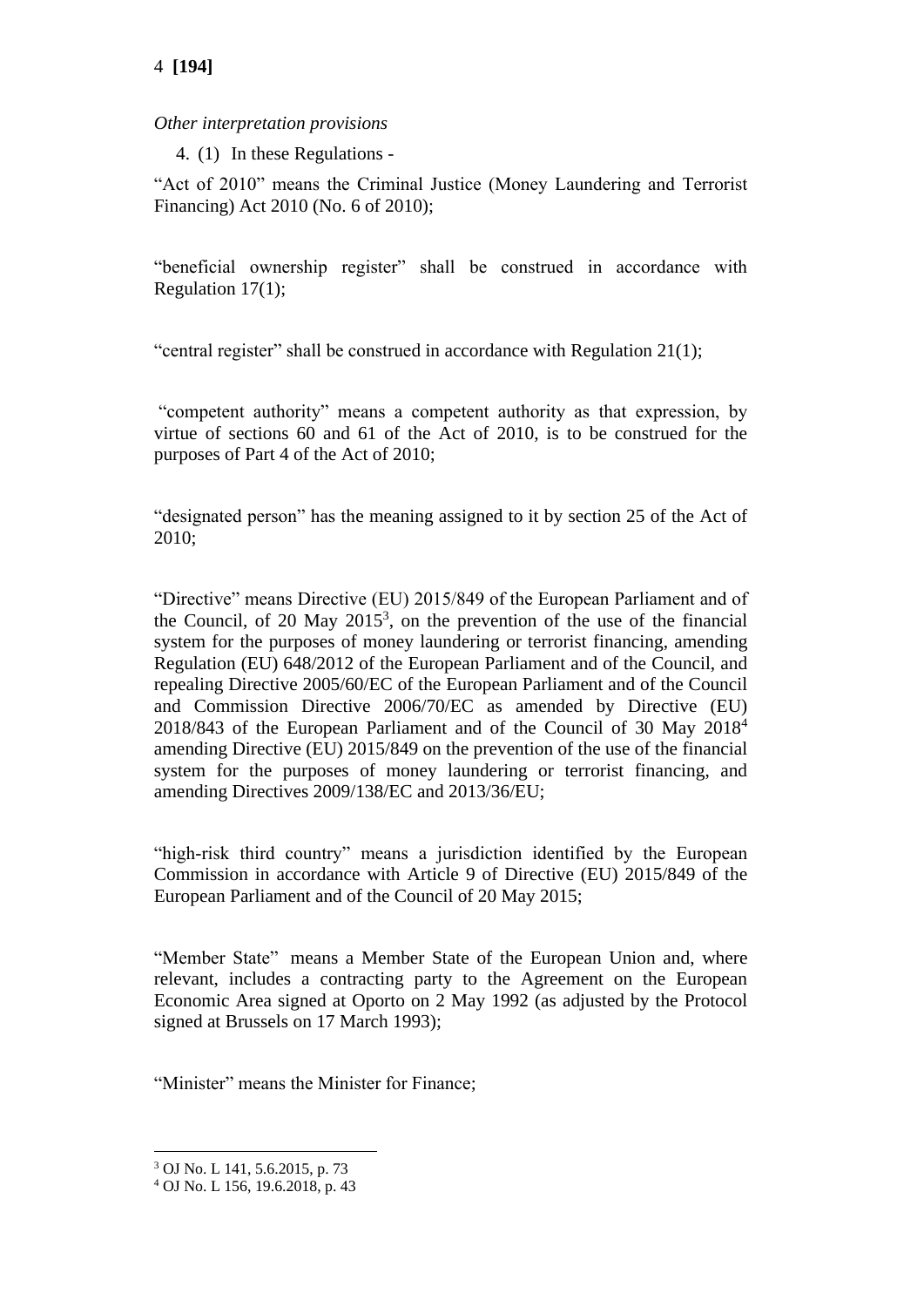"PPS number", in relation to an individual, means the individual's Personal Public Service Number within the meaning of section 262 of the Social Welfare Consolidation Act 2005 (No. 26 of 2005);

"presenter" shall be construed in accordance with Regulation 24(1);

"Registrar" shall be construed in accordance with Regulation 20.

(2) A word or expression that is used in the Directive and is also used in these Regulations has, unless the context otherwise requires, the same meaning in these Regulations as it has in the Directive.

#### *References to server of notice: construction of those references*

5. References in Regulation 9 or 13 to the server of a notice are references to the trustee that gives the notice referred to in Regulation 9 or 13, as the case may be.

#### **Part 2**

#### **Application of Regulations**

#### *Application of Regulations*

6. (1) These Regulations apply to a relevant trust whose trustees are resident in the State or which is otherwise administered in the State.

(2) In addition to what is provided in paragraph (1), if none of the trustees of a relevant trust are resident in the European Union and the trust is not otherwise administered in the European Union, then where either of the following is the case -

- (*a*) a trustee of the relevant trust, when acting as trustee, enters into a business relationship in the State, or
- (*b*) a trustee of the relevant trust, when acting as trustee, acquires land or other real property in the State in the name of the trust,

these Regulations apply to the relevant trust but only for so long as that business relationship subsists or that land or other real property continues to be so held by a trustee of the relevant trust.

(3) Regulation 18(2) to (4) make additional provision about the operation of these Regulations as they apply to trusts.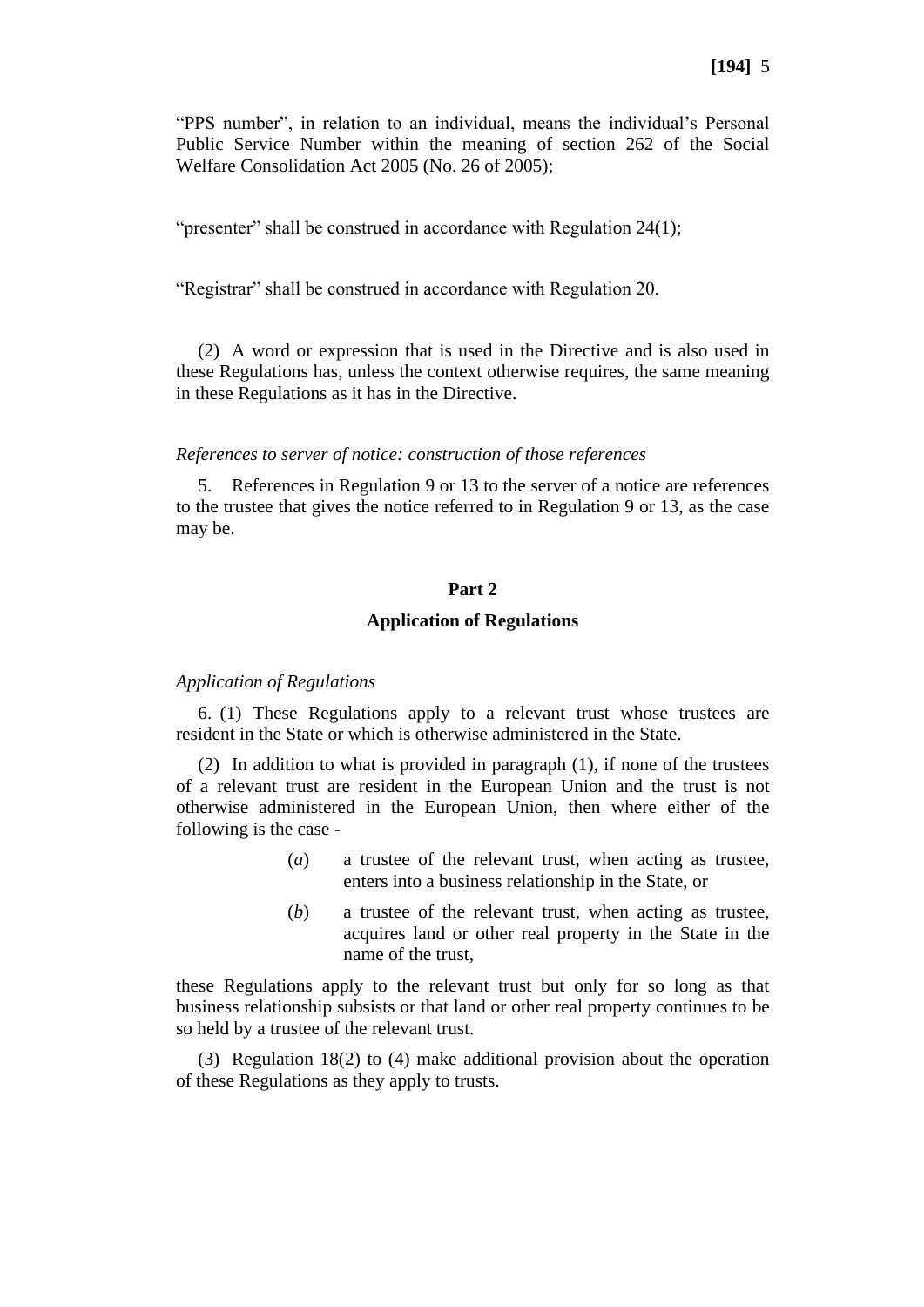### **Part 3**

### **Obligation for trustees to compile a beneficial ownership register**

#### *Trustees to obtain and hold beneficial ownership information*

7. (1) A trustee of a relevant trust shall take all reasonable steps to obtain and hold adequate, accurate and current information in respect of the trust's beneficial owners, that is to say -

- (*a*) the name, date of birth, nationality, and residential address of each beneficial owner of it,
- (*b*) a statement of the nature and extent of the interest held, or the nature and extent of control exercised, by each such beneficial owner,
- (*c*) the PPS number of each such beneficial owner to whom such a number has been issued, and
- (*d*) in the case of a beneficial owner to whom a PPS number has not been issued and who is resident in a state, other than the State, any unique number issued to him or her, for the purpose of the administration of tax in that state, by an authority in that state, or his or her passport number or national identity card number and for the purpose of verification of either such number, a copy of the document, issued by the authority in the state concerned, containing such number.

but this paragraph is subject to paragraph (2) and, with respect to subparagraph (c), any PPS number obtained under that subparagraph and, with respect to subparagraph (d), any number, or copy of a document containing such number, obtained under that subparagraph, shall not be disclosed by the trustee for any purpose of this Part.

(2) As respects a legal entity that is a beneficiary of the relevant trust referred to in paragraph (1) and which entity, the beneficial ownership of which is recorded, for the time being, in the Central Register of Beneficial Ownership of Companies and Industrial and Provident Societies, the Central Register of Beneficial Ownership of Irish Collective Asset-management Vehicles, Credit Unions and Unit Trusts or any register, corresponding to either of those foregoing Registers, in another Member State, it shall not be necessary for the trustee of the trust to obtain and hold the information referred to in paragraph (1) as respects any individuals, constituted through that legal entity, as beneficial owners of the trust provided the trustee holds the following particulars, namely -

> (*a*) the name and registered address of the legal entity and a statement of the nature and extent of the interest held, or the nature and extent of control exercised by it, in relation to the relevant trust, and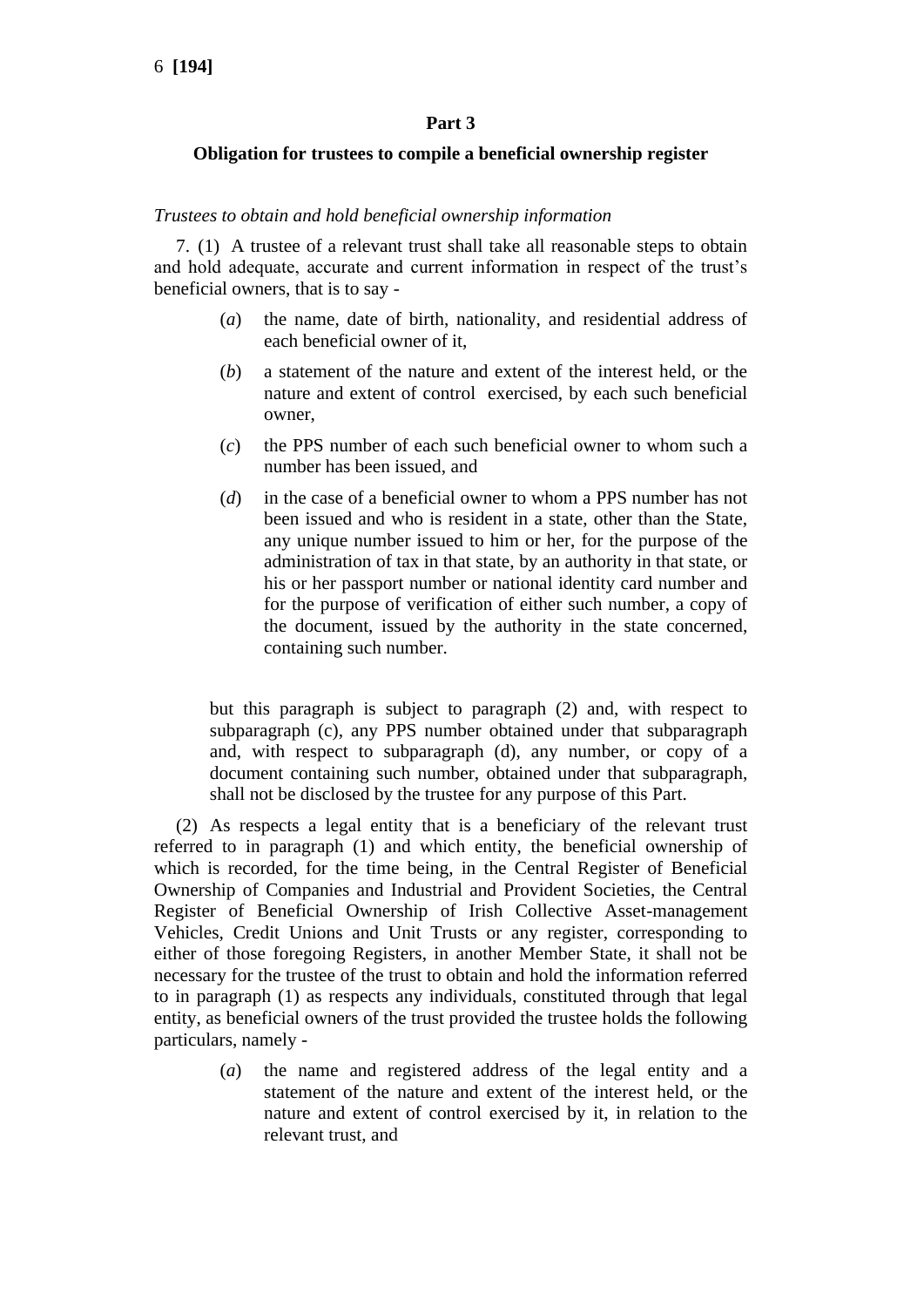(*b*) any filing number assigned to the entity by, as appropriate, the Registrar of Beneficial Ownership of Companies and Industrial and Provident Societies, the Registrar of Beneficial Ownership of Irish Collective Asset-management Vehicles, Credit Unions and Unit Trusts or the person who performs the functions of registrar or controller of the aforementioned corresponding register.

(3) As respects a legal entity that is a beneficiary of the relevant trust referred to in paragraph (1) and which entity, the beneficial ownership of which is not recorded, for the time being, in the Central Register of Beneficial Ownership of Companies and Industrial and Provident Societies, the Central Register of Beneficial Ownership of Irish Collective Asset-management Vehicles, Credit Unions and Unit Trusts or any register, corresponding to either of those foregoing Registers, in another Member State, it shall be necessary for the trustee of the trust to take all reasonable steps to obtain and hold the information referred to in paragraph (1) as respects any individuals, constituted through that legal entity, as beneficial owners of the trust but, with respect to the information referred to in subparagraph (c), any PPS number obtained under this subsection and, with respect to the information referred to in subparagraph (d), any number, or copy of a document containing such number, obtained under this subsection, shall not be disclosed by the trustee for any purpose of this Part.

(4) The trustee shall enter the information referred to in paragraph (1), (2) or (3) in the trust's beneficial ownership register, and, in the case of the information referred to in paragraphs (1) and (3), the following information shall also be entered by the trustee in that register:

- (*a*) the date on which each individual was entered into the register as a beneficial owner of it;
- (*b*) the date on which each individual who has ceased to be a beneficial owner of it ceased to be such an owner.

(5) A trustee of a relevant trust shall provide any member of the Garda Síochána, the Revenue Commissioners, a competent authority or the Criminal Assets Bureau with timely access, on request, to the relevant trust's beneficial ownership register.

- (6) Each of the following:
	- (*a*) the Garda Síochána;
	- (*b*) the Revenue Commissioners;
	- (*c*) a competent authority;
	- (*d*) the Criminal Assets Bureau,

may disclose the information in a beneficial ownership register to any corresponding competent authority of another Member State (a "corresponding authority"); in the event of there being a request made of a body or other person referred to in any of subparagraphs (a) to (d) by a corresponding authority for disclosure of such information, the request shall be complied with in a timely manner.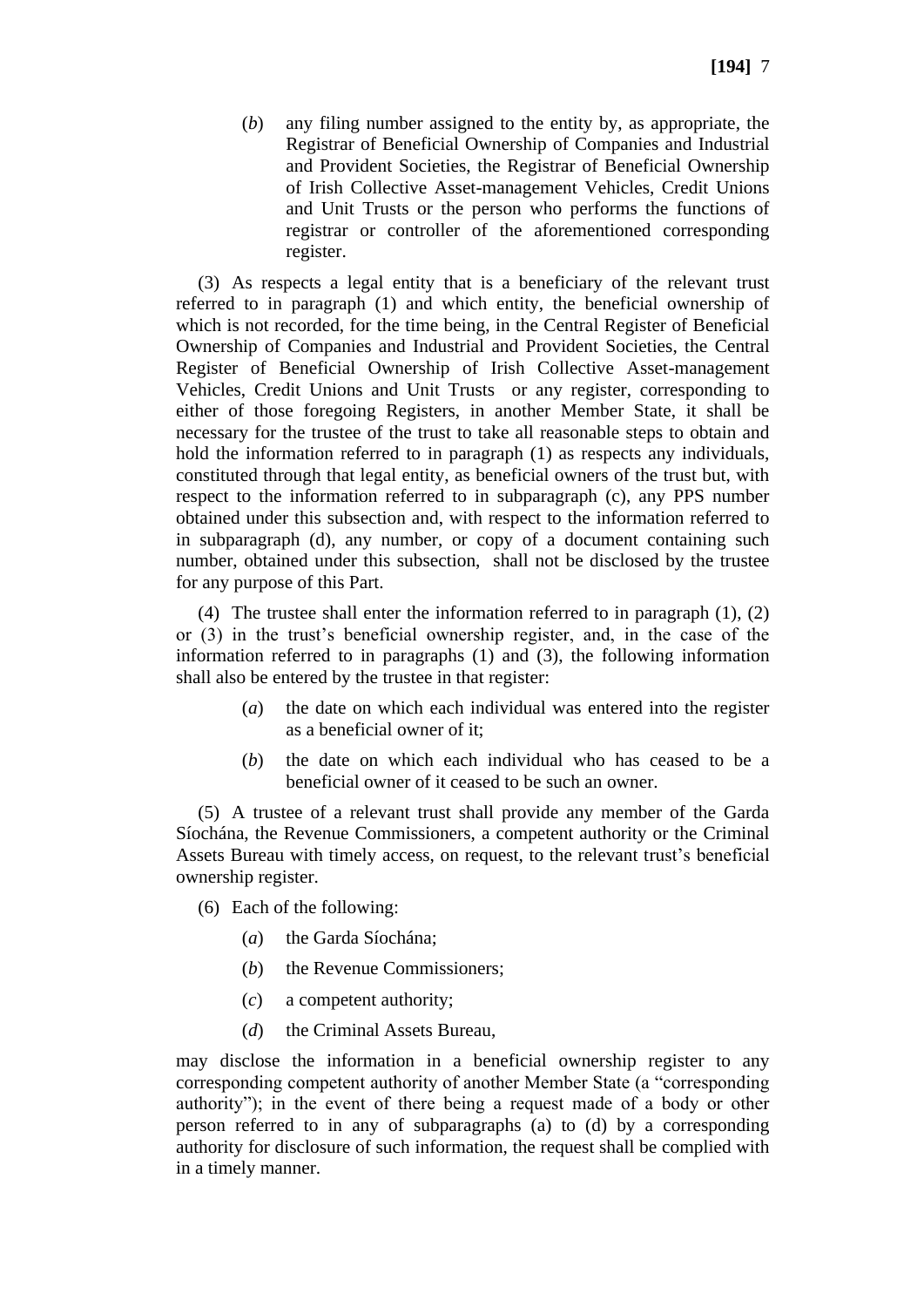(7) Where a trustee of a relevant trust, acting as trustee, enters into an occasional transaction with a designated person within the meaning of section 25 of the Act of 2010, or forms a business relationship with such a designated person, the trustee shall -

- (*a*) inform the designated person in writing that it is acting as trustee,
- (*b*) provide, in addition to information about the legal ownership of the trust, information on the beneficial ownership of the trust to the designated person when the designated person is taking customer due diligence measures in accordance with Part 4 of the Act of 2010,
- (*c*) on request from the designated person, provide the designated person in a timely manner with information identifying all the beneficial owners of the trust (which, in the case of a class of beneficiaries, may be provided by specifying the class of persons who are beneficiaries or potential beneficiaries under the trust),
- (*d*) notify the designated person of any change to the beneficial ownership register of the trust that occurs which is relevant to the occasional transaction or that occurs during the course of the business relationship formed, and the date on which it occurred within 14 days from the date on which the trustee or, if more than one, any one of the trustees of the trust, became aware of the change.

(8) For the purposes of paragraph (7), "occasional transaction" means a transaction in relation to which the designated person is required to apply customer due diligence measures under Part 4 of the Act of 2010.

(9) A trustee who fails to comply with paragraph  $(1)$ ,  $(2)$ ,  $(3)$ ,  $(4)$ ,  $(5)$  or  $(7)$ commits an offence and shall be liable -

- (*a*) on summary conviction, to a class A fine, or
- (*b*) on conviction on indictment, to a fine not exceeding €500,000.

## *Individuals reasonably believed to be beneficial owners: duty to give particular notice to them*

8. Without prejudice to the generality of Regulation  $7(1)$ , a trustee of a relevant trust shall give to any individual whom the trustee has reasonable cause to believe to be a beneficial owner of the trust the notice referred to in Regulation 9(1), but this is subject to Regulation 9(4).

### *Notice to individual believed to be a beneficial owner*

9. (1) The notice referred to in Regulation 8 is a notice, addressed to the individual concerned, that requires the addressee -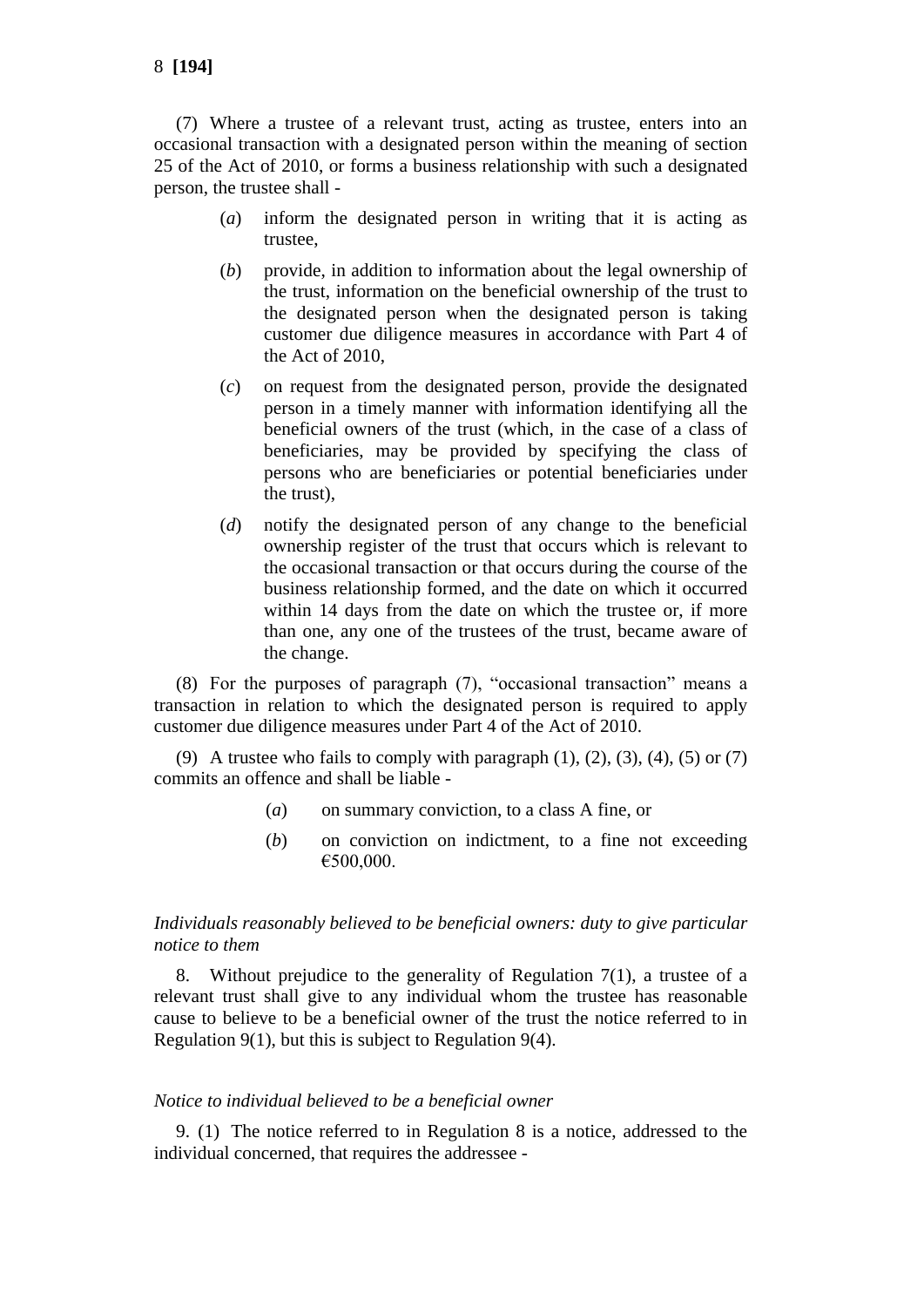- (*a*) to state whether or not he or she is a beneficial owner of the trust, and
- (*b*) if so, to confirm or correct any particulars of his or hers that are included in the notice, and supply any that are missing,

and such a notice is referred to subsequently in this Regulation as a notice under this Regulation.

- (2) A notice under this Regulation shall
	- (*a*) state that it is given under "Regulation 9 of the European Union (Anti-Money Laundering: Beneficial Ownership of Trusts) Regulations 2021", and
	- (*b*) as respects each of the particulars referred to in Regulation  $7(1)(a)$  and  $(b)$  -
		- (i) set out that which
			- (I) to the knowledge of the server is, or
			- (II) with reasonable cause is believed by it to be,

the relevant particular,

or

(ii) in the absence of such knowledge or belief (on its part as respects a relevant particular) indicate, by leaving a space in the appropriate place, that that particular is not given in the notice.

(3) A notice under this Regulation shall also state that the addressee is to comply with the notice by no later than the end of the period of one month beginning with the date of the notice.

- (4) A trustee is not required to give a notice under this Regulation if
	- (*a*) the trustee has already been informed of the status of the individual referred to in Regulation 8 as a beneficial owner of the relevant trust, and been supplied with all the particulars referred to in Regulation  $7(1)(a)$  and (b), and
	- (*b*) the information and particulars were provided either by that individual or with his or her knowledge.

(5) A trustee who fails to comply with Regulation 8 or any provision of this Regulation commits an offence and shall be liable, on summary conviction, to a class A fine.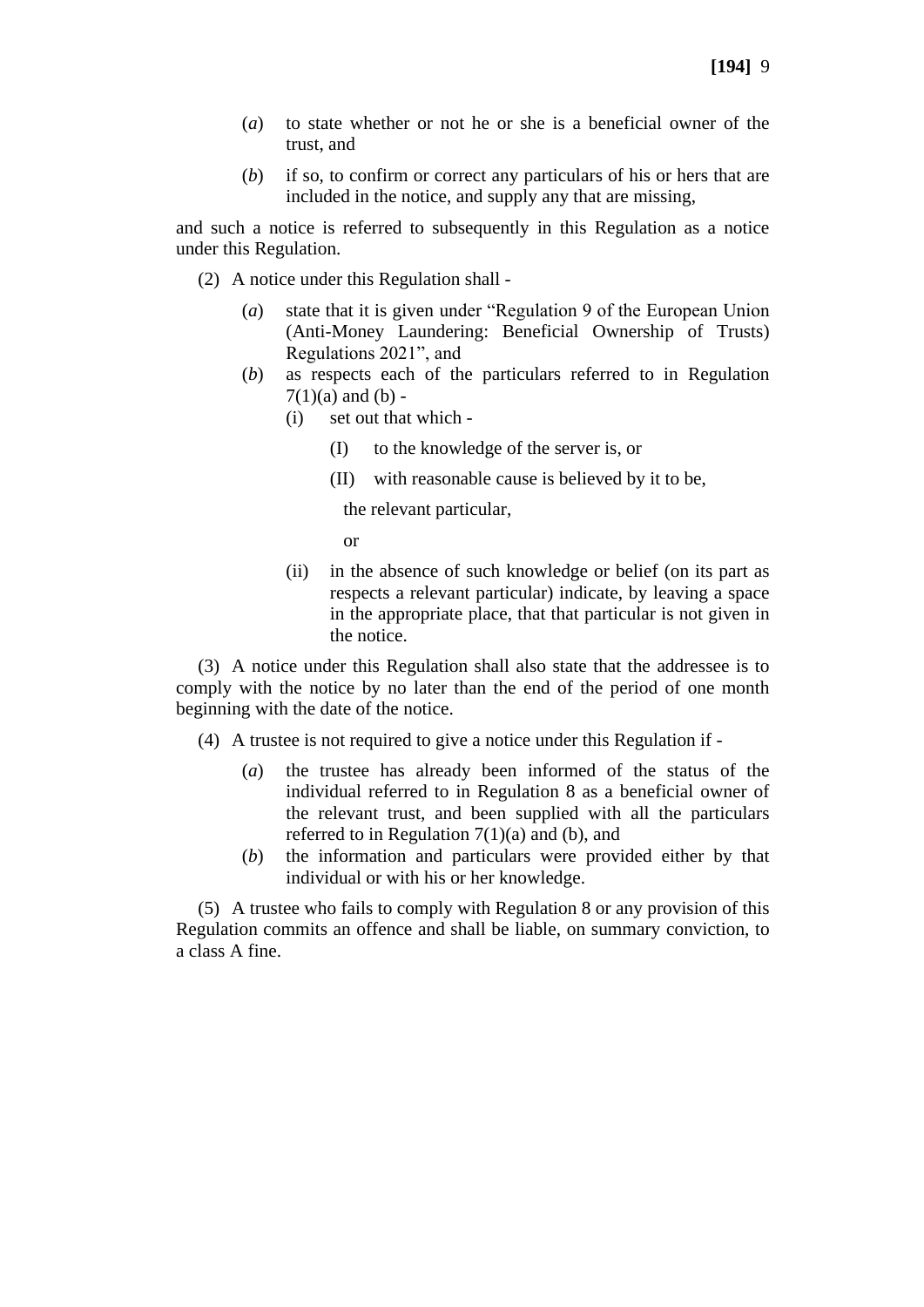*Other particular steps that may be taken to establish identity of beneficial owners*

- 10. (1) This Regulation
	- (*a*) is without prejudice to the generality of Regulation 7(1), and
	- (*b*) does not derogate from the duty, where it arises, under Regulation 8.

(2) A trustee of a relevant trust may give to any person (whether an individual or not) the notice referred to in Regulation 11 if the trustee has reasonable cause to believe that the person has the knowledge referred to in paragraph (1)(a) or (b) of that Regulation.

*Notice to person believed to have information, etc. concerning beneficial ownership*

11. (1) The notice referred to in paragraph (2) of Regulation 10 is a notice, addressed to the person referred to in that paragraph, that requires the addressee -

- (*a*) to state whether or not the addressee knows the identity of
	- (i) any individual who is a beneficial owner of the relevant trust, or
	- (ii) any person (whether an individual or not) likely to have that knowledge,

and

(*b*) if so, to supply any particulars of any such person that are within the addressee's knowledge, and state whether or not the particulars are being supplied with the knowledge of each of the persons concerned,

and such a notice is referred to subsequently in this Regulation as a notice under this Regulation.

- (2) For the purposes of paragraph (1)
	- (*a*) a reference to knowing the identity of a person includes a reference to knowing information from which that person can be identified, and
	- (*b*) a reference in subparagraph (b) of paragraph (1) to particulars is a reference -
		- (i) in the case of the individual referred to in paragraph  $(1)(a)(i)$  - to the particulars referred to in Regulation  $7(1)(a)$  and (b), and
		- (ii) in the case of the person referred to in paragraph  $(1)(a)(ii)$ — to any particulars that will allow the person to be contacted by the trustee.
- (3) A notice under this Regulation shall state -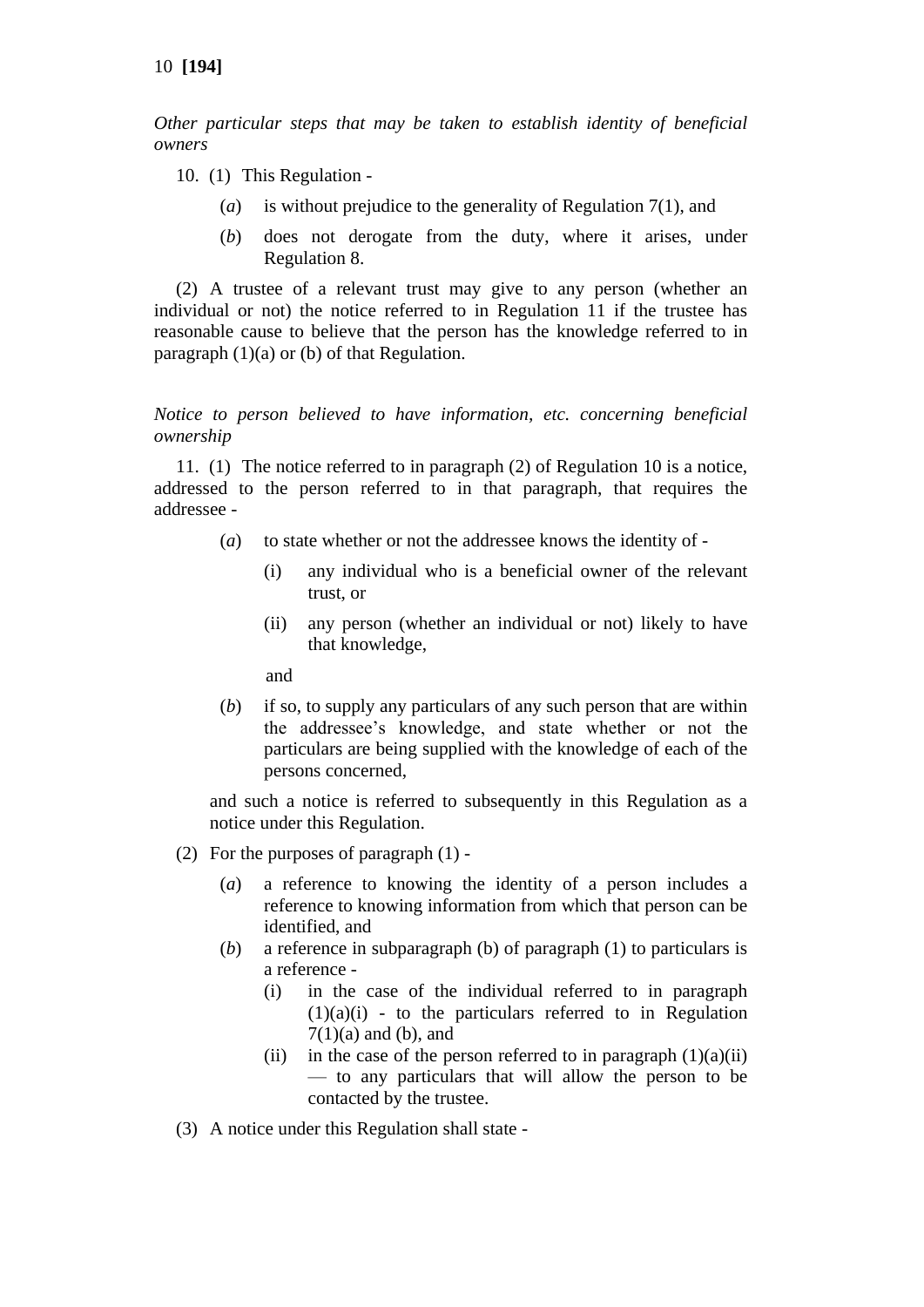- (*a*) that it is given under "Regulation 11 of the European Union (Anti-Money Laundering: Beneficial Ownership of Trusts) Regulations 2021", and
- (*b*) that the addressee is to comply with the notice by no later than the end of the period of one month beginning with the date of the notice.

(4) Nothing in this Regulation shall be construed as requiring a person to whom a notice under it is given to disclose any information in respect of which a claim to legal professional privilege could be maintained in legal proceedings.

### *Duty to keep information in register up-to-date*

12. (1) This Regulation applies where particulars of an individual, as being a beneficial owner of a relevant trust, are entered in the trust's beneficial ownership register.

(2) For the purposes of this Regulation, a relevant change occurs if -

- (*a*) the individual referred to in paragraph (1) ceases to be a beneficial owner of the trust, or
- (*b*) any other change occurs as a result of which the particulars (stated in the foregoing register) in relation to the individual are incorrect or incomplete.

(3) Where this Regulation applies, the trustee shall, in accordance with paragraph (4), give the notice referred to in Regulation 13 to the individual if the trustee knows or has reasonable cause to believe that a relevant change has occurred, but this is subject to Regulation 13(4).

(4) The foregoing notice shall be given by the trustee as soon as reasonably practicable after the trustee learns of the change concerned or first has reasonable cause to believe that the change concerned has occurred.

### *Notice to individual to confirm occurrence of change, etc.*

13. (1) The notice referred to in Regulation 12(3) is a notice, addressed to the individual concerned, that requires the addressee -

- (*a*) to confirm whether or not the change concerned has occurred, and
- (*b*) if so
	- (i) to state the date of the change, and
	- (ii) to confirm or correct the particulars included in the notice, and supply any that are missing from the notice,

and such a notice is referred to subsequently in this Regulation as a notice under this Regulation.

(2) A notice under this Regulation shall -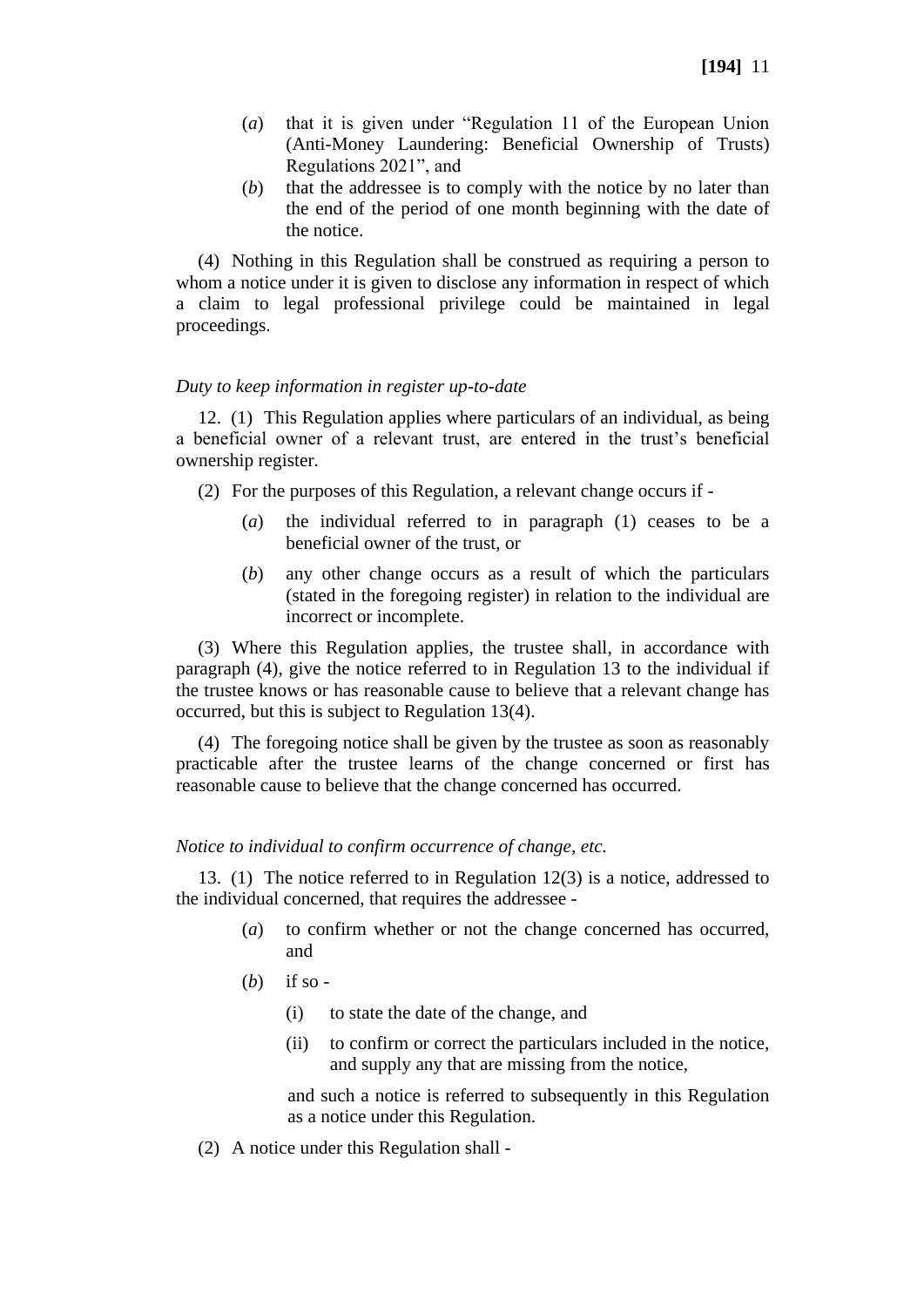12 **[194]**

- (*a*) state that it is given under "Regulation 13 of the European Union (Anti-Money Laundering: Beneficial Ownership of Trusts) Regulations 2021", and
- (*b*) as respects such of the particulars referred to in Regulation  $7(1)(a)$  and (b) as are known by the server of the notice (or with reasonable cause believed by it) to have been the subject of the change concerned -
	- (i) set out that which
		- (I) to the knowledge of the server are, or
		- (II) with reasonable cause are believed by it to be,

the relevant particulars as they now stand in consequence of that change, or

(ii) in the absence of such knowledge or belief (on its part as respects a relevant particular) indicate, by leaving a space in the appropriate place, that that particular is not given in the notice.

(3) A notice under this Regulation shall also state that the addressee is to comply with the notice by no later than the end of the period of one month beginning with the date of the notice.

- (4) A trustee is not required to give a notice under this Regulation if
	- (*a*) the trustee has already been informed of the change concerned, and
	- (*b*) that information (including, as the case may be, the relevant particulars referred to in Regulation 12(2)(b)) were provided either by the individual concerned or with his or her knowledge.

(5) A trustee who fails to comply with Regulation 12 or any provision of this Regulation commits an offence and shall be liable, on summary conviction, to a class A fine.

### *Duty of beneficial owner (in certain circumstances) to notify his or her status as such*

14. (1) This Regulation applies to an individual if -

- (*a*) the individual is a beneficial owner of a relevant trust,
- (*b*) the individual knows that to be the case or ought reasonably to do so,
- (*c*) in relation to the individual, the particulars referred to in Regulation 7(1)(a) and (b) are not stated in the trust's beneficial ownership register,
- (*d*) the individual has not been given a notice by the trustee under Regulation 9, and
- (*e*) the circumstances specified in subparagraphs (a) to (d) have continued for a period of at least one month.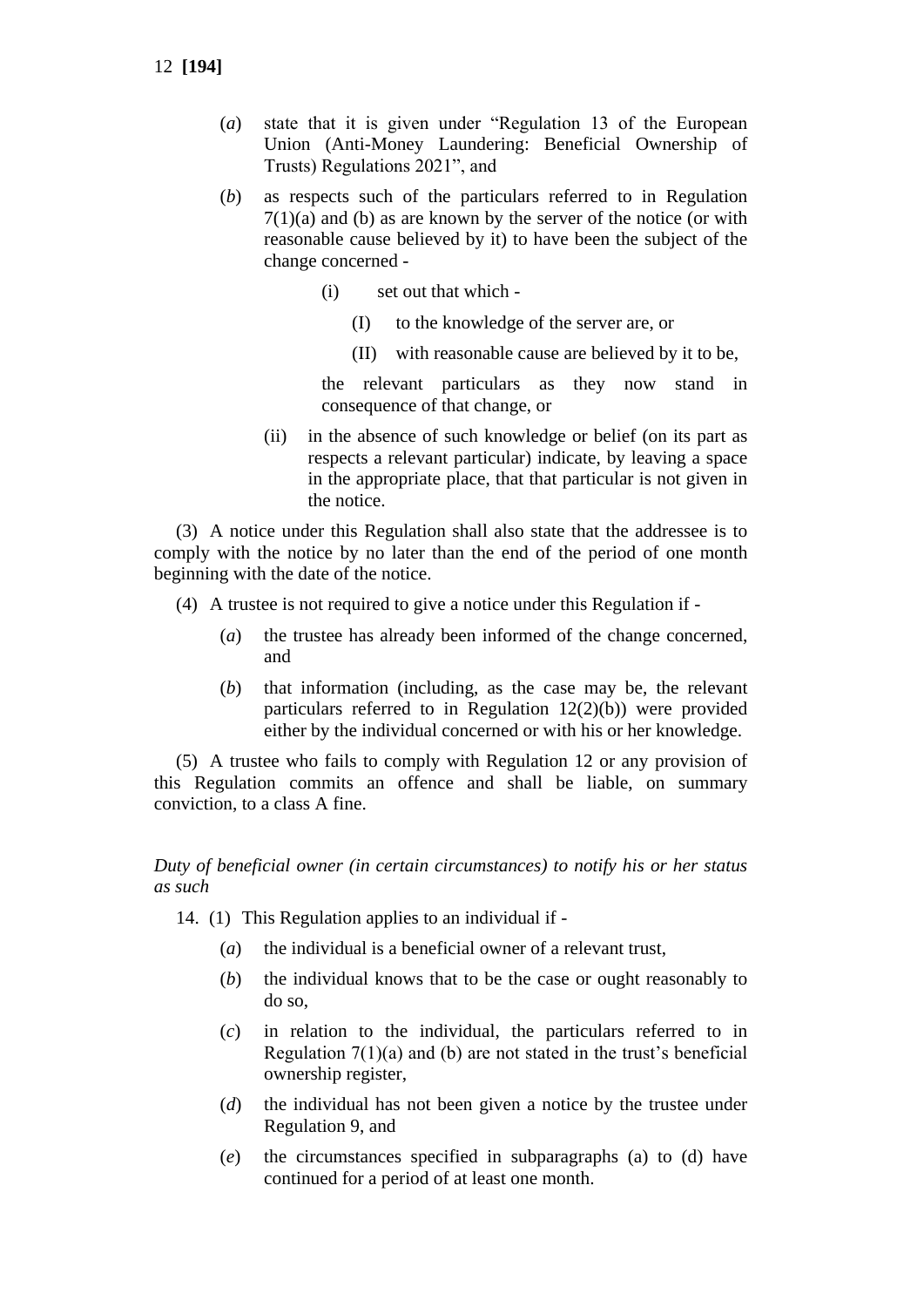(2) An individual to whom this Regulation applies shall notify, in writing, the trustee of the relevant trust referred to in paragraph (1) of the individual's status (as a beneficial owner) of the trust, and that notification shall state -

- (*a*) the date, to the best of the person's knowledge, on which the person acquired that status, and
- (*b*) the particulars referred to in Regulation  $7(1)(a)$  and (*b*).

(3) Paragraph (2) shall be complied with by the individual not later than the end of the period of one month beginning with the day on which all the conditions specified in paragraph  $(1)(a)$  to (e) were first met with respect to the person.

- (4) An individual who
	- (*a*) fails to comply with this Regulation, or
	- (*b*) in purported compliance with this Regulation, makes a statement that is false in a material particular, knowing it to be so false or being reckless as to whether it is so false,

commits an offence and shall be liable, on summary conviction, to a class A fine.

*Duty of individual (in certain circumstances) to notify relevant change*

- 15. (1) This Regulation applies to an individual if
	- (*a*) in relation to the individual (as a beneficial owner of the relevant trust), the particulars referred to in Regulation  $7(1)(a)$  and (b) are stated in a relevant trust's beneficial ownership register,
	- (*b*) a relevant change occurs,
	- (*c*) the individual knows of the change or ought reasonably to do so,
	- (*d*) the relevant trust's beneficial ownership register has not been altered to reflect the change, and
	- (*e*) the individual has not been given a notice by the trustee under Regulation 13 by the end of the period of one month beginning with the day on which the change occurred.
- (2) For the purposes of this Regulation, a relevant change occurs if
	- (*a*) the individual referred to in paragraph (1) ceases to be a beneficial owner of the relevant trust referred to in that paragraph, or
	- (*b*) any other change occurs as a result of which the particulars (stated in the relevant trust's beneficial ownership register) in relation to the individual are incorrect or incomplete.

(3) An individual to whom this Regulation applies shall notify, in writing, the trustee referred to in paragraph (1) of the relevant change, and that notification shall -

(*a*) state the date on which the change occurred, and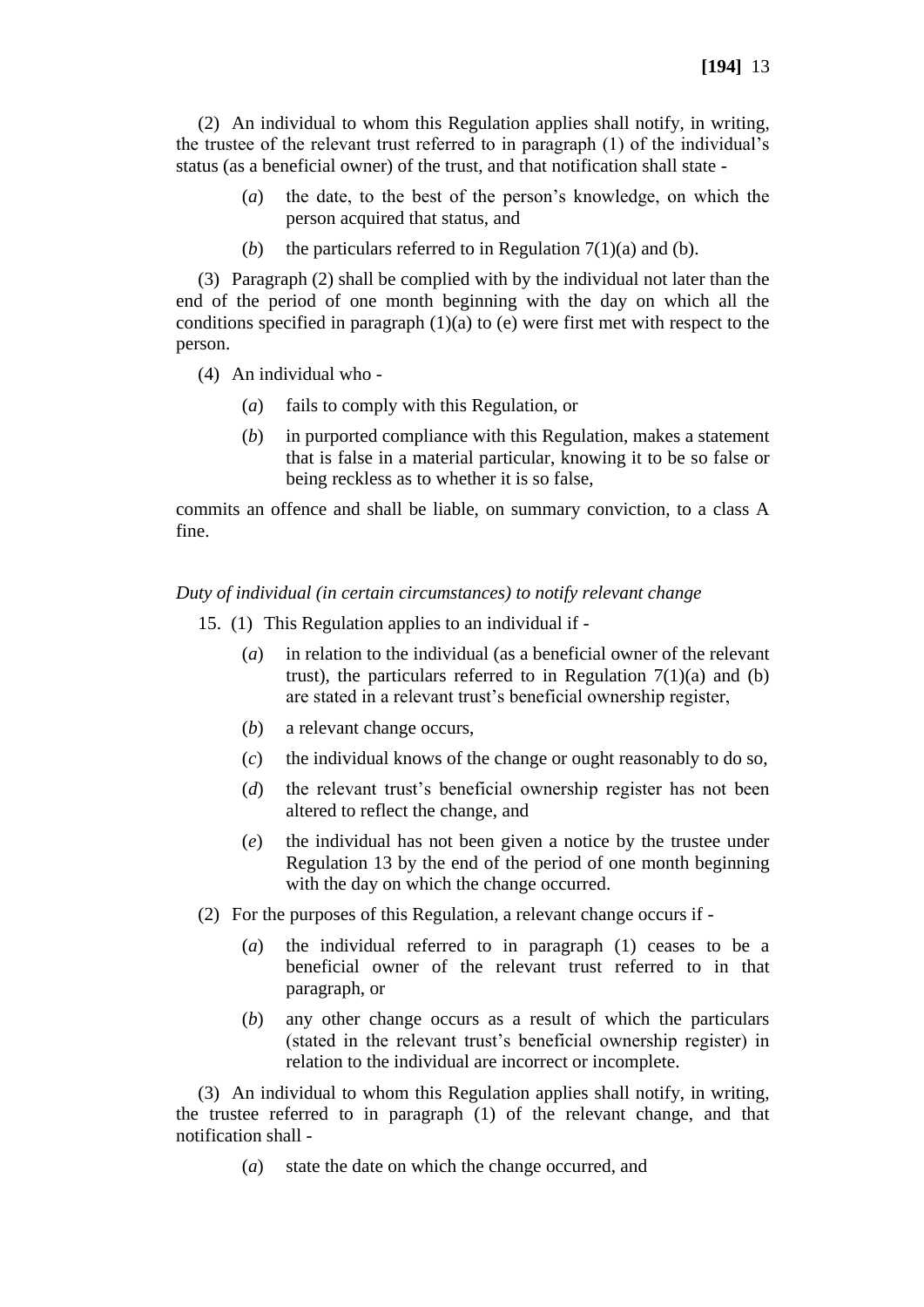(*b*) give to the trustee any necessary information so that it can alter the relevant trust's beneficial ownership register to reflect that change.

(4) Paragraph (3) shall be complied with by the individual not later than whichever of the following periods is the last to expire -

- (*a*) the period of 2 months beginning with the day on which the relevant change occurred,
- (*b*) the period of one month beginning with the day on which facts have come to the notice of the individual from which he or she could reasonably conclude that the relevant change has occurred.
- (5) An individual who
	- (*a*) fails to comply with this Regulation, or
	- (*b*) in purported compliance with this Regulation, makes a statement that is false in a material particular, knowing it to be so false or being reckless as to whether it is so false,

commits an offence and shall be liable, on summary conviction, to a class A fine.

#### *Offence for failure to comply with notice under Regulation 9, 11 or 13*

16. (1) A person to whom a notice under Regulation 9, 11 or 13 is given commits an offence if the person -

- (*a*) fails to comply with the notice, or
- (*b*) in purported compliance with the notice, makes a statement that is false in a material particular, knowing it to be so false or being reckless as to whether it is so false.

(2) In proceedings for an offence under this Regulation it shall be a defence to prove that the requirement (in the notice concerned) to give information was frivolous or vexatious.

(3) A person guilty of an offence under this Regulation shall be liable, on summary conviction, to a class A fine or imprisonment for a term not exceeding 12 months or both.

### *Duty to keep and maintain a beneficial ownership register*

17. (1) A trustee of a relevant trust shall keep and maintain a register (which shall be known, and is in these Regulations referred to, as a "beneficial ownership register") in which there shall be entered by the trustee the information referred to in Regulation  $7(1)(a)$  and (b).

(2) A trustee who fails to comply with paragraph (1) commits an offence and shall be liable -

(*a*) on summary conviction, to a class A fine, or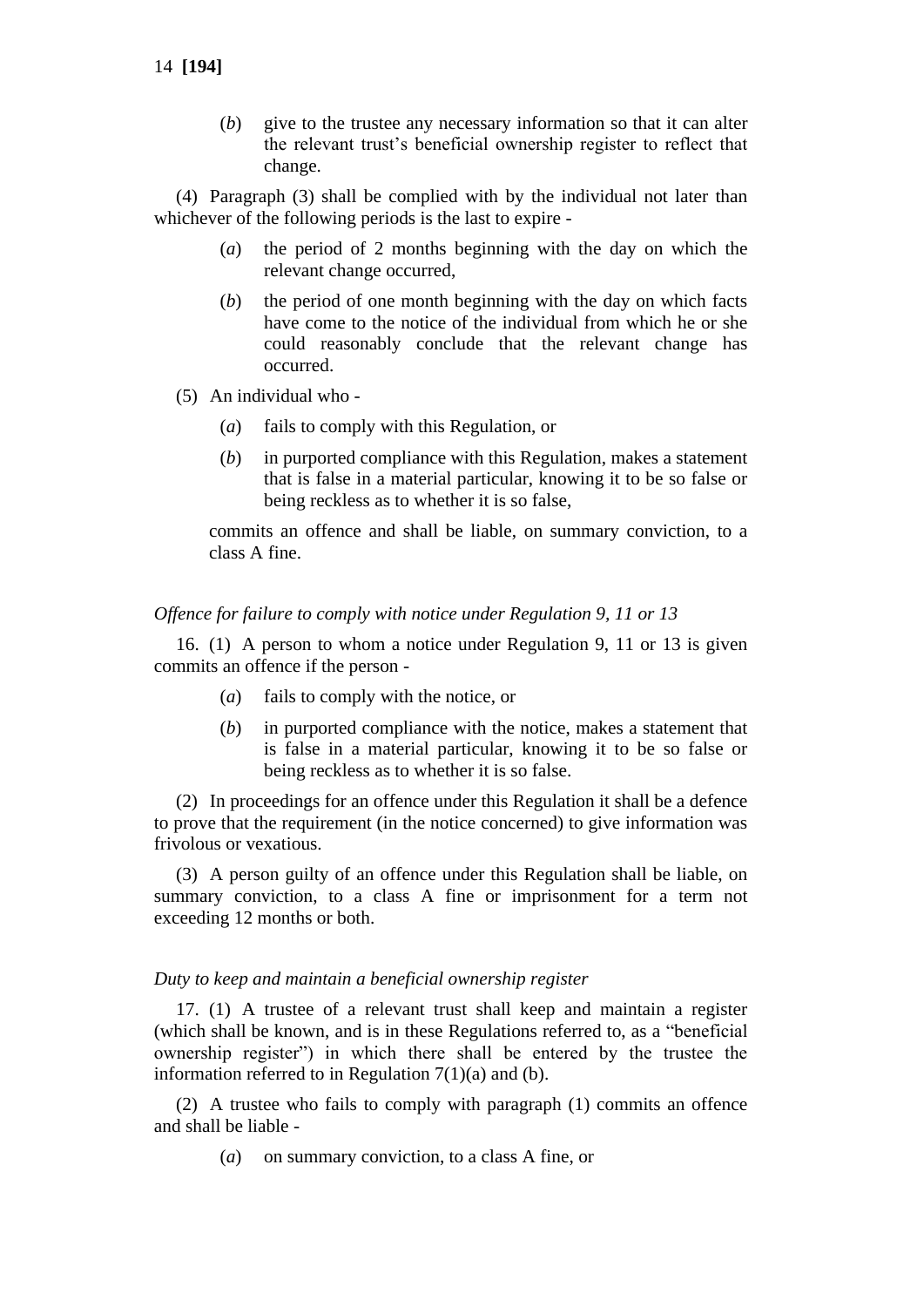- (*b*) on conviction on indictment, to a fine not exceeding  $\epsilon$ 500,000.
- $(3)$  If -
	- (*a*) the name of any person is, without sufficient cause, entered in or omitted from a relevant trust's beneficial ownership register, or
	- (*b*) default is made or unnecessary delay takes place in entering in a relevant trust's beneficial ownership register the fact that a person has ceased to be a beneficial owner of it,

the person aggrieved or any other interested party may apply to the High Court for rectification of the register.

(4) Where an application is made under paragraph (3), the High Court may either refuse the application or may order rectification of the beneficial ownership register and payment by the trustee of compensation for any loss sustained by any party aggrieved.

- (5) On such an application, the High Court may
	- (*a*) decide any question as to whether the name of any person who is a party to the application should or should not be entered in or omitted from the beneficial ownership register, and
	- (*b*) more generally, decide any question necessary or expedient to be decided for rectification of the beneficial ownership register.

(6) The reference in this Regulation to "any other interested party" is a reference to any other person who is a beneficial owner of the relevant trust.

#### **Part 4**

## **Obligation of Trustees to File Beneficial Ownership Information in Central Register**

*Discharge of initial central filing obligation – construction of that expression*

18. (1) A reference in this Part to the discharge by a trustee of the trustee's initial central filing obligation is a reference to the delivery by the trustee of information to the Registrar in compliance with Regulation 22(1) or (2).

- (2) Paragraph (3) applies where either
	- (*a*) a relevant trust is administered in more than one Member State or 2 or more of the trustees of a relevant trust reside in different Member States, or
	- (*b*) a case described in subparagraph (a) or (b) of Regulation 6(2) applies but -
		- (i) in addition to the case described in that subparagraph (a), there subsists a business relationship that has been entered into in another Member State in the name of the relevant trust by a trustee of the trust, or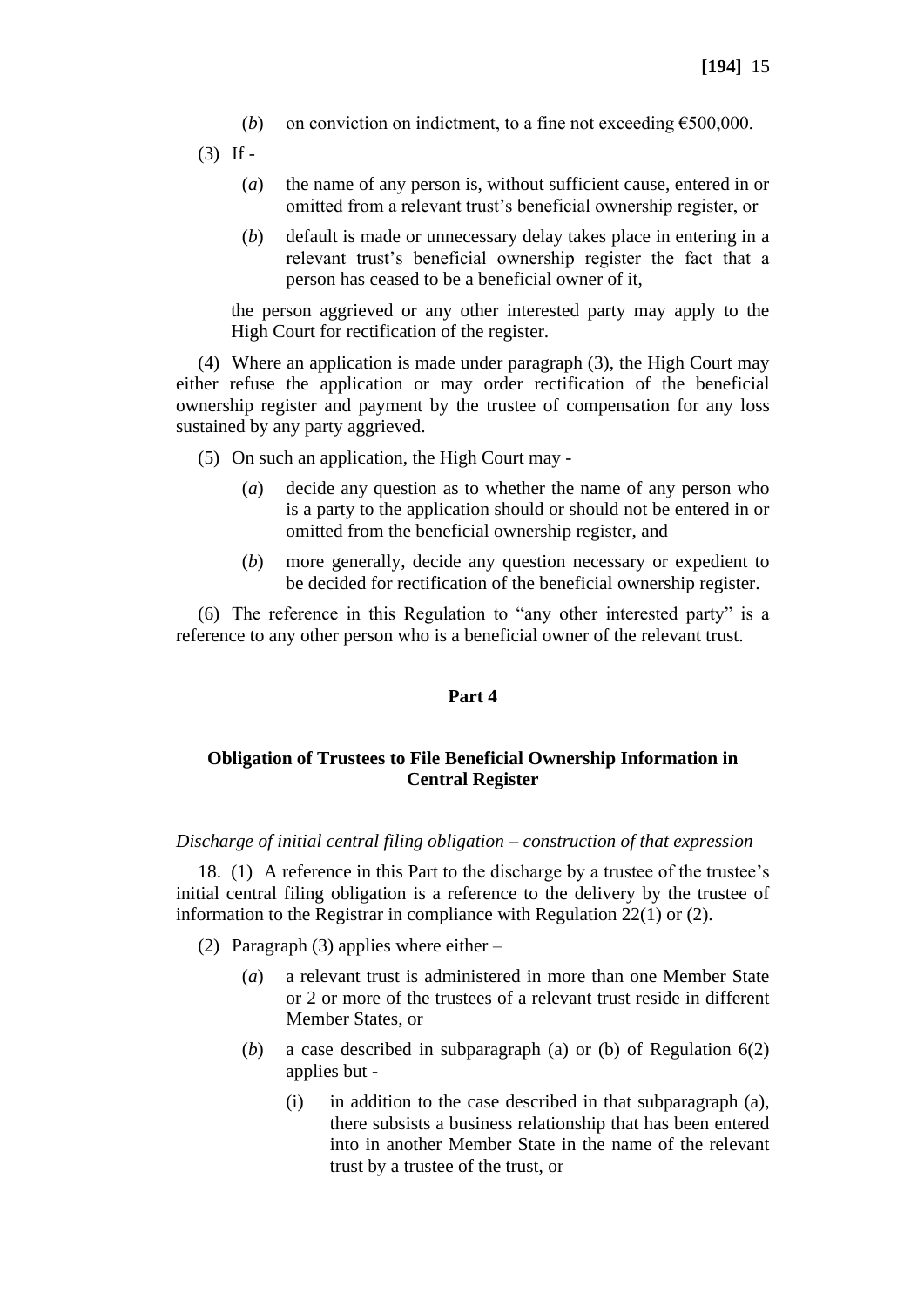(ii) in addition to the case described in that subparagraph (b), land or other real property has been acquired in another Member State in the name of the relevant trust by a trustee of the trust and continues to be so held by a trustee of it.

(3) Where this paragraph applies and provided the condition specified in paragraph (4) is satisfied, then if a trustee of the relevant trust concerned –

- (*a*) procures a certificate in writing from the corresponding registrar of, as appropriate -
	- (i) the Member State referred to in paragraph  $(2)(a)$  (or if more than one such state, any of the Member States so referred to) which is not the State, or
	- (ii) the other Member State referred to in paragraph  $(2)(b)(i)$ or (ii),

stating that a trustee of that trust has filed information on the trust's beneficial ownership in that Member State, and

(*b*) holds that certificate, in a place in the State, for the purpose of making it available for inspection by any person concerned,

that procuring and holding of that certificate shall be regarded for the purposes of these Regulations as compliance by the trustee with the trustee's initial central filing obligation and the obligation referred to in Regulation 25(1) as the "follow up obligation".

(4) The condition referred to in paragraph (3) is that the information, the subject of the certificate referred to in subparagraph (a) of that paragraph, consists of the information (other than the PPS number or any number or copy of a document containing such number referred to in Regulation 23(2)(b)) that would be required to be supplied to the Registrar (were paragraph (3) not included in this Regulation) in order to fulfil the trustee's initial central filing obligation and, as appropriate, the obligation of the trustee referred to in Regulation 25(1) as the "follow up obligation".

### *Delivery of information under this Part: delivery may be effected by persons external to trust (as well as by officers or employees of it)*

19. (1) The provision made by paragraph (2) is in addition to the general law whereby a trustee acting through an officer or employee of the trustee may discharge an obligation referred to in this Regulation.

(2) An obligation imposed on a trustee of a trust by this Part to deliver information to the Registrar may be discharged by a person, who is not an officer or employee of the trustee, acting on the trustee's behalf.

(3) Regulation 24 makes provision as respects certain information to be delivered to the Registrar where the obligation concerned is discharged on behalf of the trustee by a person acting as mentioned in paragraph (2).

(4) Regulation 22(6) applies to the delivery by a trustee of a relevant trust of information irrespective of whether the person who delivers the information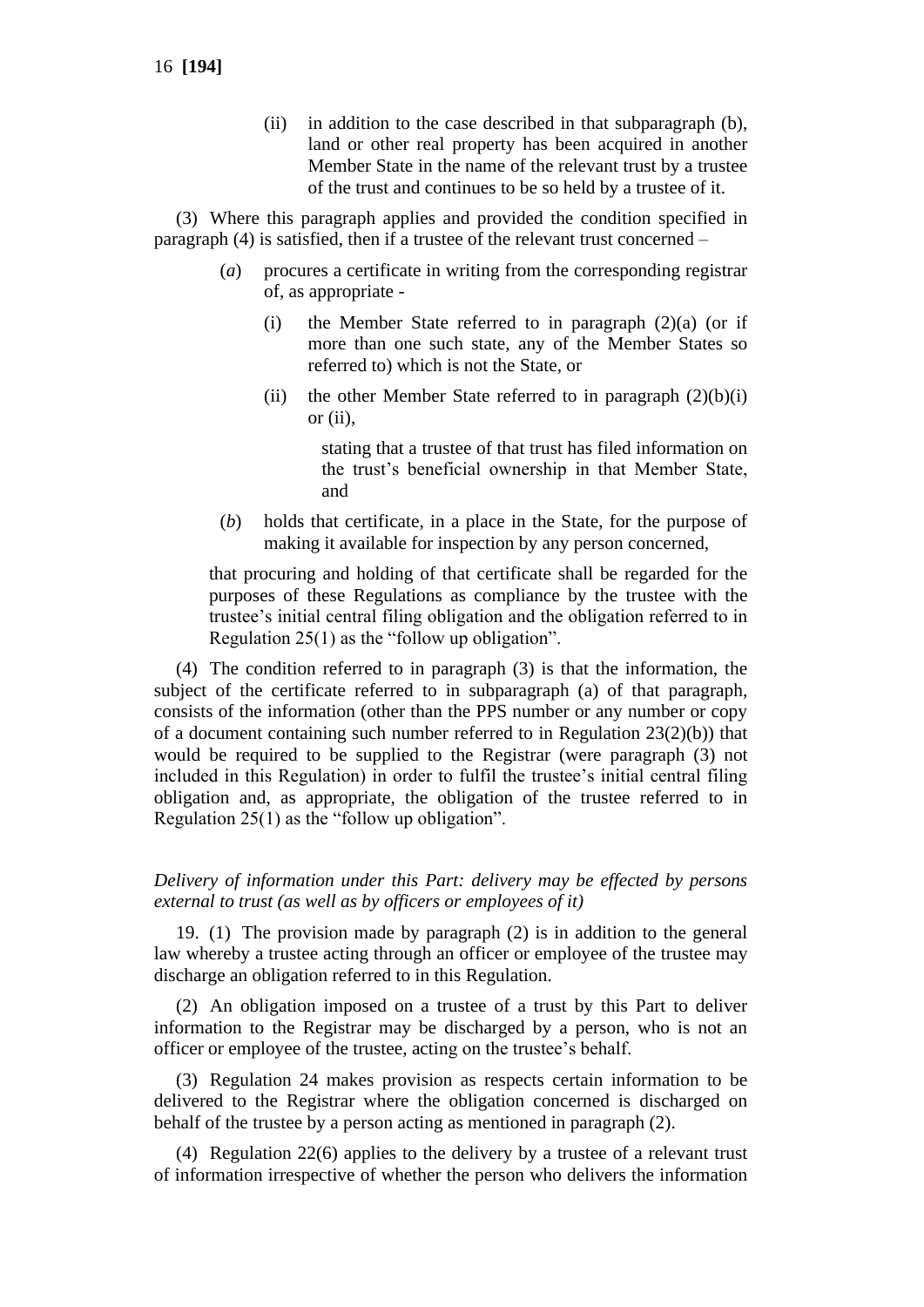is an officer or employee of the trust or a person acting as mentioned in paragraph (2).

#### *Registrar of Beneficial Ownership of Trusts*

20. (1) Subject to paragraph (2), the Revenue Commissioners -

- (*a*) shall appoint a registrar, who shall be known as the "Registrar of Beneficial Ownership of Trusts" and is in these Regulations referred to as the "Registrar", and
- (*b*) may appoint such assistant registrars as the Revenue Commissioners consider necessary,

for any of the purposes referred to in Regulation 21, and may remove any persons so appointed.

- (2) (*a*) The Registrar and any assistant registrar referred to in paragraph (1) shall be an officer of the Revenue Commissioners.
	- (*b*) The Registrar shall not be below the rank of Principal Officer.

(3) Any act required or authorised by this Part to be done to or by the Registrar may be done to or by an assistant registrar appointed under paragraph (1).

#### *Establishment and maintenance of central register*

21. (1) There is, by virtue of this Regulation, established a register which shall be known as the "Central Register of Beneficial Ownership of Trusts" and is in these Regulations referred to as the "central register".

(2) The central register shall be maintained by the Registrar; the information required by this Part to be delivered or submitted to the Registrar shall be entered in that register by the Registrar and that register shall be kept in such form as he or she considers appropriate.

(3) For the purposes of the registration in the central register of the information specified in these Regulations, the Minister shall maintain and administer an office or offices in the State at such place or places as the Minister thinks fit.

(4) The provision made by paragraph (2) as respects entry of information in the central register is subject to Regulation 23(5) (which prohibits disclosure of a PPS number or any number or copy of a document containing such number referred to in Regulation 23(2)(b) and imposes a requirement that the PPS number or such number or copy of a document be stored securely by the Registrar).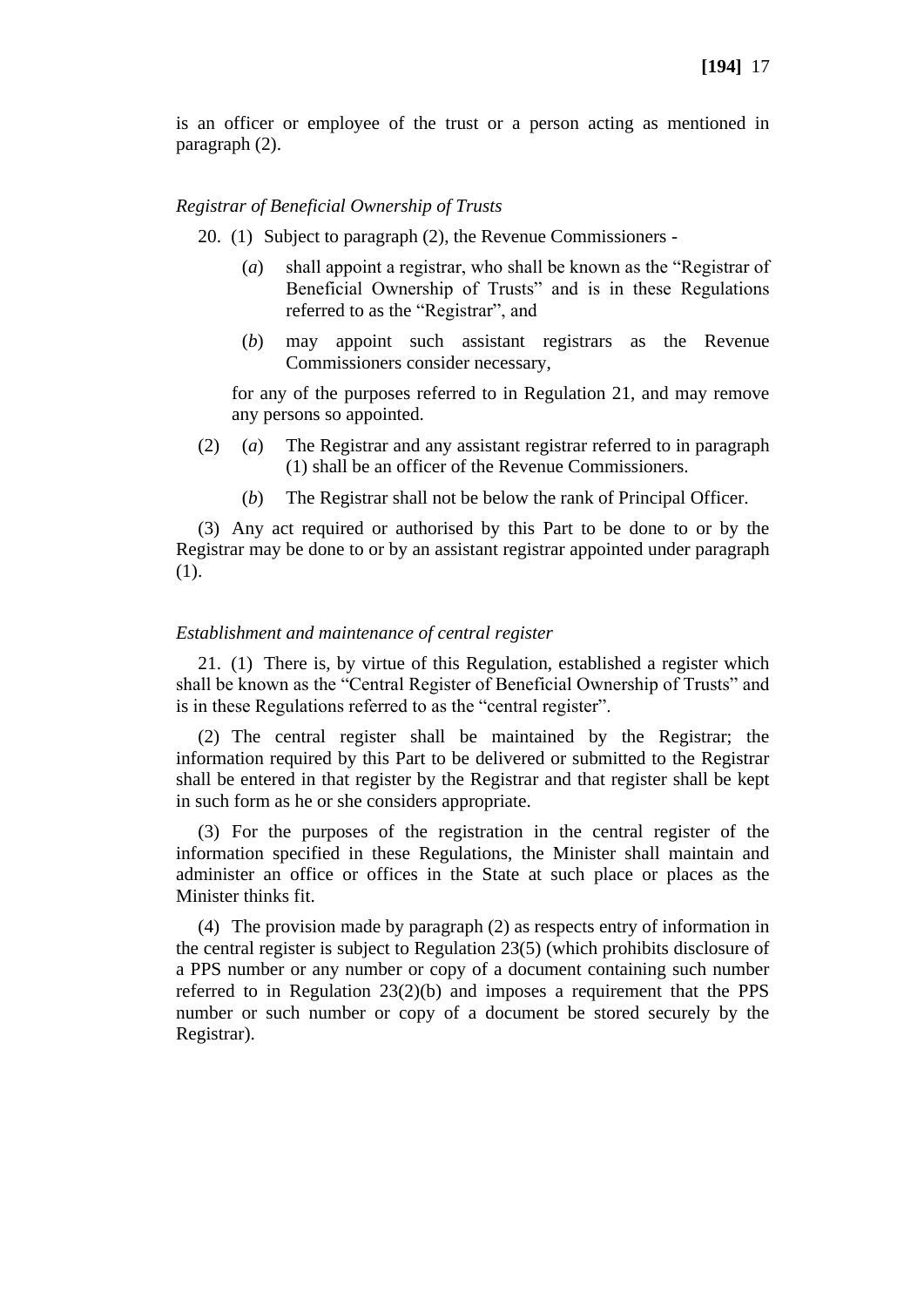*Obligation of trustees to deliver beneficial ownership information to Registrar and related obligations of designated person where certain discrepancies discovered*

22. (1) A trustee of a relevant trust that is in existence before the coming into operation of these Regulations shall deliver the information specified in Regulation 23 to the Registrar within 6 months from such commencement.

(2) A trustee of a relevant trust that comes into existence on or after the coming into operation of these Regulations shall, within 6 months from its coming into existence, deliver the information specified in Regulation 23 to the Registrar in such manner as the Registrar determines.

(3) Where the following conditions are satisfied (and whether in the circumstances of the designated person taking the measures referred to in Regulation 7(7) or otherwise) -

- (*a*) any of the particulars, as referred to in Regulation 7(1)(a) and (b), contained in the beneficial ownership register of a relevant trust come to the knowledge of a designated person, and
- (*b*) the designated person forms the opinion that there is a discrepancy between the particulars referred to in subparagraph (a) and the information in the central register (on referring himself or herself to the information in the central register as it relates to that trust),

then the designated person shall deliver, in a timely manner, to the Registrar, in such manner as the Registrar determines, notice of that opinion, specifying the particulars as respects which the foregoing discrepancy exists.

- (4) On receipt of a foregoing notice, the Registrar shall
	- (*a*) if the Registrar considers it appropriate to do so, make an entry in the relevant place in the central register which states that the notice has been received and specifies the particulars as respects which the foregoing discrepancy exists, and
	- (*b*) serve a notice on the trustee of the relevant trust concerned which -
		- (i) states that the foregoing notice has been received, and
		- (ii) specifies the particulars as respects which the foregoing discrepancy exists, and requests the trustee of the trust to deliver to the Registrar, within a period specified in the notice and in such manner as the Registrar determines -
			- (I) a submission as to why the trustee of the trust considers the opinion of the designated person concerned not to be well founded, or
			- (II) if the trustee of the trust considers the opinion of the designated person concerned to be well founded, such amended particulars (for entry in the central register) as are required where the trustee of the trust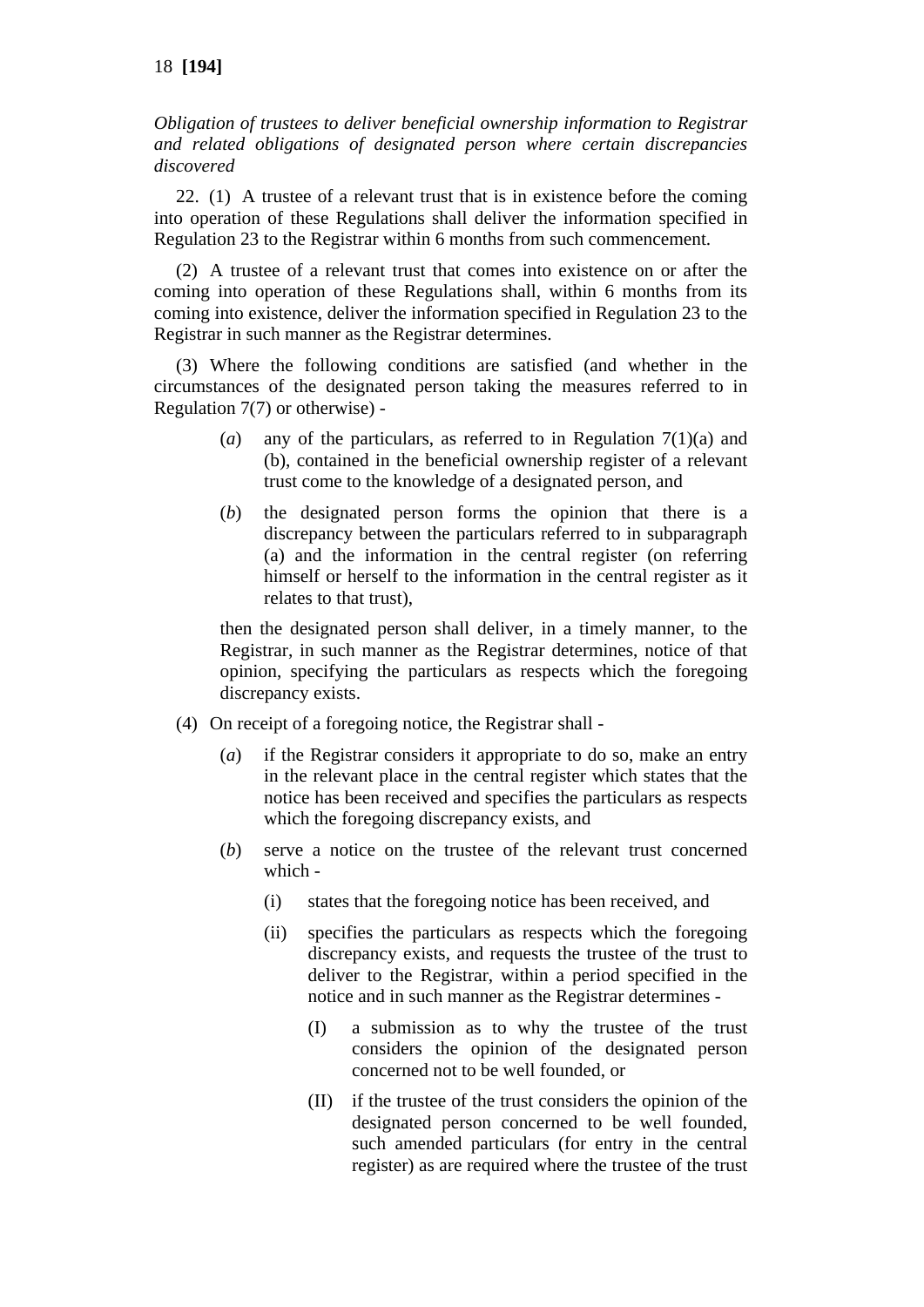is satisfied that the delivery of such is the appropriate means by which the discrepancy can be resolved,

and such a request shall be complied with by the trustee of the trust accordingly.

- (5) None of the following
	- (*a*) an opinion stated in a notice delivered under paragraph (3) by a designated person to the Registrar (nor the specification in such a notice of the particulars as respects which the discrepancy concerned exists),
	- (*b*) any act done by the Registrar, as mentioned in paragraph (4), on foot of the receipt by the Registrar of a notice delivered under paragraph (3) and, in particular, any entry made in the central register by the Registrar on foot of such receipt,
	- (*c*) a submission delivered under paragraph (4)(b)(ii)(I) to the Registrar by a trustee,

shall, of itself, be regarded as constituting defamatory matter.

(6) The means specified in paragraph (7), and no other means, shall be used by a trustee of a relevant trust to deliver, under these Regulations, information to the Registrar. If such means are not used to deliver the information concerned, the fact of the receipt by the Registrar of the particular information shall not constitute compliance with the requirement concerned of these Regulations.

(7) The means referred to in paragraph (6) are those that are provided for under the Electronic Commerce Act 2000 (No. 27 of 2000).

(8) The reference in this Regulation to the use of the means provided for under the Electronic Commerce Act 2000 is a reference to their use in a manner that complies with any requirements of the Registrar of the kind referred to in sections  $12(2)(b)$  and  $13(2)(a)$  of that Act.

### *Information which shall be delivered to Registrar*

23. (1) The following is the information referred to in Regulation 22(1) or (2) that shall be delivered by a trustee of a relevant trust to the Registrar:

- (*a*) the name, date of birth, nationality and residential address of each beneficial owner of the trust;
- (*b*) a statement of the nature and extent of the interest held, or the nature and extent of control exercised by, each such beneficial owner;
- (*c*) in the case of a relevant trust other than one that is set up or operates entirely for the benefit of individuals referred to in paragraph (a) of the definition of "beneficial owner" in Regulation 3(3), the class of individuals in whose interest the trust is set up or operates;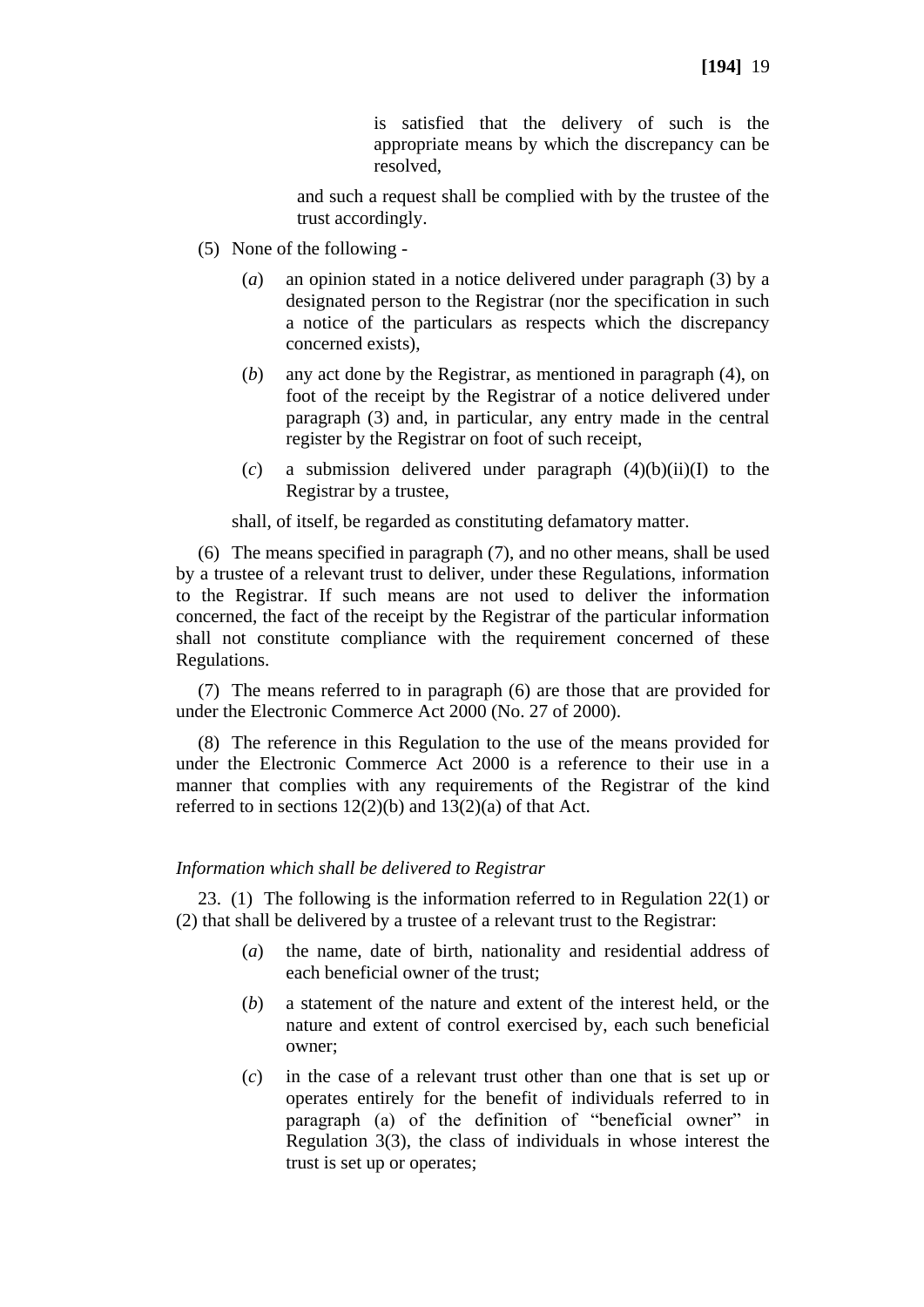- 20 **[194]**
	- (*d*) in the case of a legal entity that is a beneficiary of the relevant trust and which entity, the beneficial ownership of which is recorded, for the time being, in the Central Register of Beneficial Ownership of Companies and Industrial and Provident Societies, the Central Register of Beneficial Ownership of Irish Collective Asset-management Vehicles, Credit Unions and Unit Trusts or any register, corresponding to either of those foregoing Registers, in another Member State -
		- (i) the name and registered address of the legal entity and a statement of the nature and extent of the interest held, or the nature and extent of control exercised by it, in relation to the relevant trust, and
		- (ii) any filing number assigned to the entity by, as appropriate, the Registrar of Beneficial Ownership of Companies and Industrial and Provident Societies, the Registrar of Beneficial Ownership of Irish Collective Assetmanagement Vehicles, Credit Unions and Unit Trusts or the person who performs the functions of registrar or controller of the aforementioned corresponding register,

and Regulation 25 makes provision for occasions, subsequent to the discharge by the trustee of the trustee's initial central filing obligation, on which information shall be delivered by the trustee to the Registrar.

(2) In addition to what is provided in paragraph (1), there shall be delivered to the Registrar by the trustee of the trust -

- (*a*) for the purpose of verification of the information delivered under Regulation 22(1) or (2) and without prejudice to subparagraph (b), the PPS number of each beneficial owner to whom such a number has been assigned, or
- (*b*) in the case of a beneficial owner to whom a PPS number has not been issued and who is resident in a state, other than the State, any unique number issued to him or her, for the purpose of the administration of tax in that state, by an authority in that state, or his or her passport number or national identity card number and for the purpose of verification of either such number, a copy of the document, issued by the authority in the state concerned, containing such number.

(3) In addition to what is provided in paragraphs (1) and (2), where the obligation imposed on a trustee of a relevant trust by Regulation 22(1) or (2) is discharged by the trustee's acting through an officer or employee of the trust, there shall be delivered to the Registrar -

- (*a*) the name, address, phone number and e-mail address of the officer or employee for correspondence purposes, and
- (*b*) particulars as to the capacity in which the officer or employee is acting.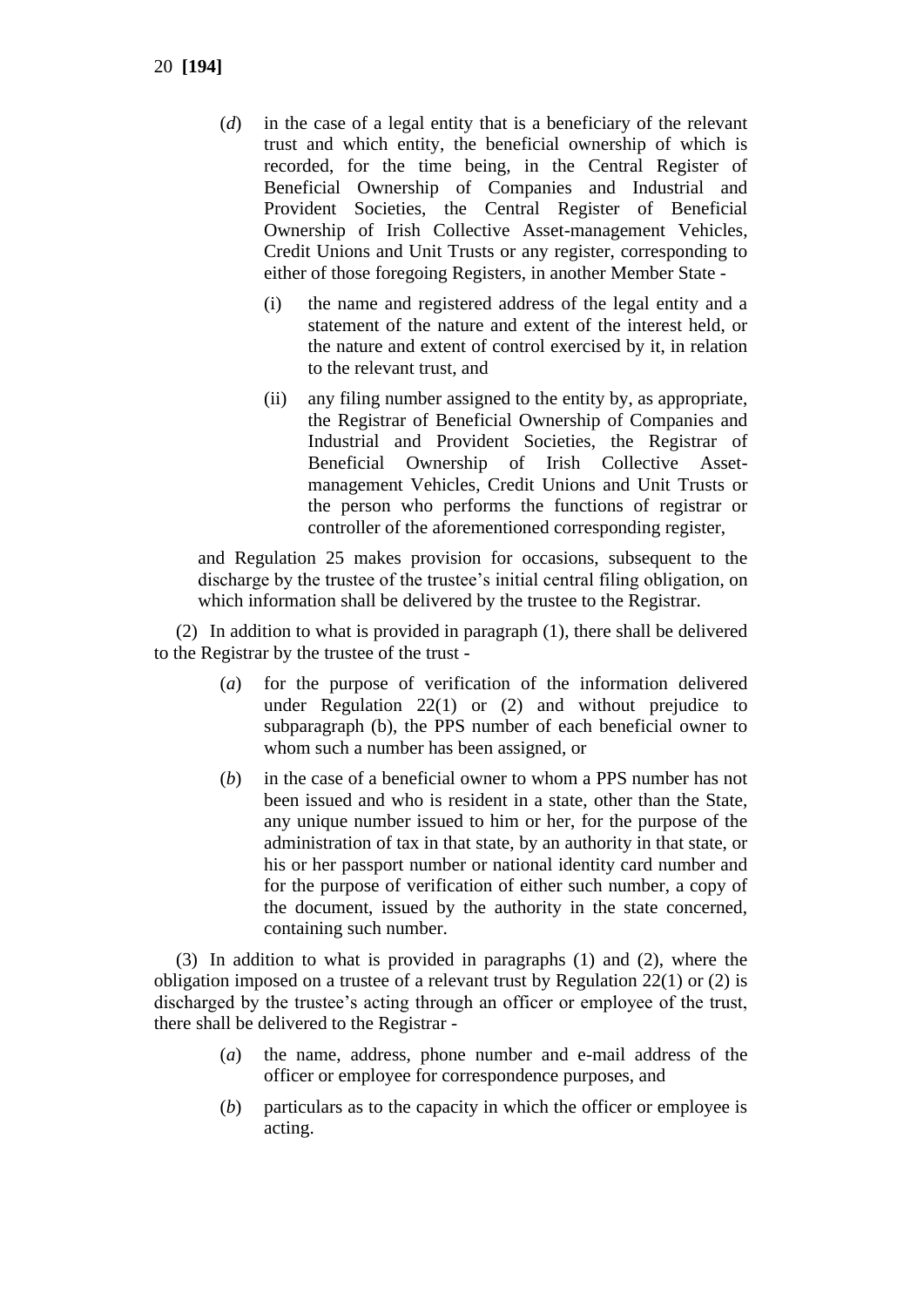(4) The Registrar shall delete from the central register information entered in it in relation to a relevant trust if 10 years have elapsed from the date on which the final distribution is made under the trust (should such occur) and, as soon as may be after that deletion, the Registrar shall destroy that information.

(5) As respects a PPS number of a beneficial owner that has been delivered under paragraph  $(2)(a)$ , or any number or copy of a document containing such number delivered under paragraph (2)(b), to the Registrar -

- (*a*) the Registrar shall not disclose that number, and
- (*b*) that number shall be stored securely by the Registrar.

(6) The Registrar shall, as respects any information that has been received under paragraph (3) and recorded by the Registrar, destroy the information as soon as may be after 10 years have elapsed from the date on which the final distribution is made (should such occur) under the relevant trust to which it relates.

(7) The Registrar shall delete from the central register information entered in it in relation to a relevant trust if 10 years have elapsed from the date on which the trustees of the relevant trust cease to be resident in the State (should such occur) or the relevant trust ceases to be administered in the State (should such occur).

(8) Paragraphs (2) to (7) shall, with any necessary modifications, apply to amended particulars that are to be, or have been delivered, under Regulation  $22(4)(b)(ii)(II)$  as they apply to information that is to be, or has been, delivered under Regulation 22(1) or (2).

#### *Information to be provided by presenter*

24. (1) This Regulation applies where the information specified in Regulation 23 is delivered to the Registrar by a person (in this Regulation referred to as the "presenter") acting on behalf of the trustee concerned as mentioned in Regulation 19(3).

(2) Where this Regulation applies, the following information shall also be delivered by the presenter to the Registrar:

- (*a*) the presenter's name, address, phone number and e-mail address;
- (*b*) particulars as to the capacity in which the presenter is acting; and
- (*c*) if the presenter is not an individual, the name, address, phone number and e-mail address of an individual for correspondence purposes.

(3) The Registrar shall, as respects any information that has been received under paragraph (2) and recorded by the Registrar, destroy the information as soon as may be after 10 years have elapsed from the date on which the final distribution is made (should such occur) under the relevant trust to which it relates.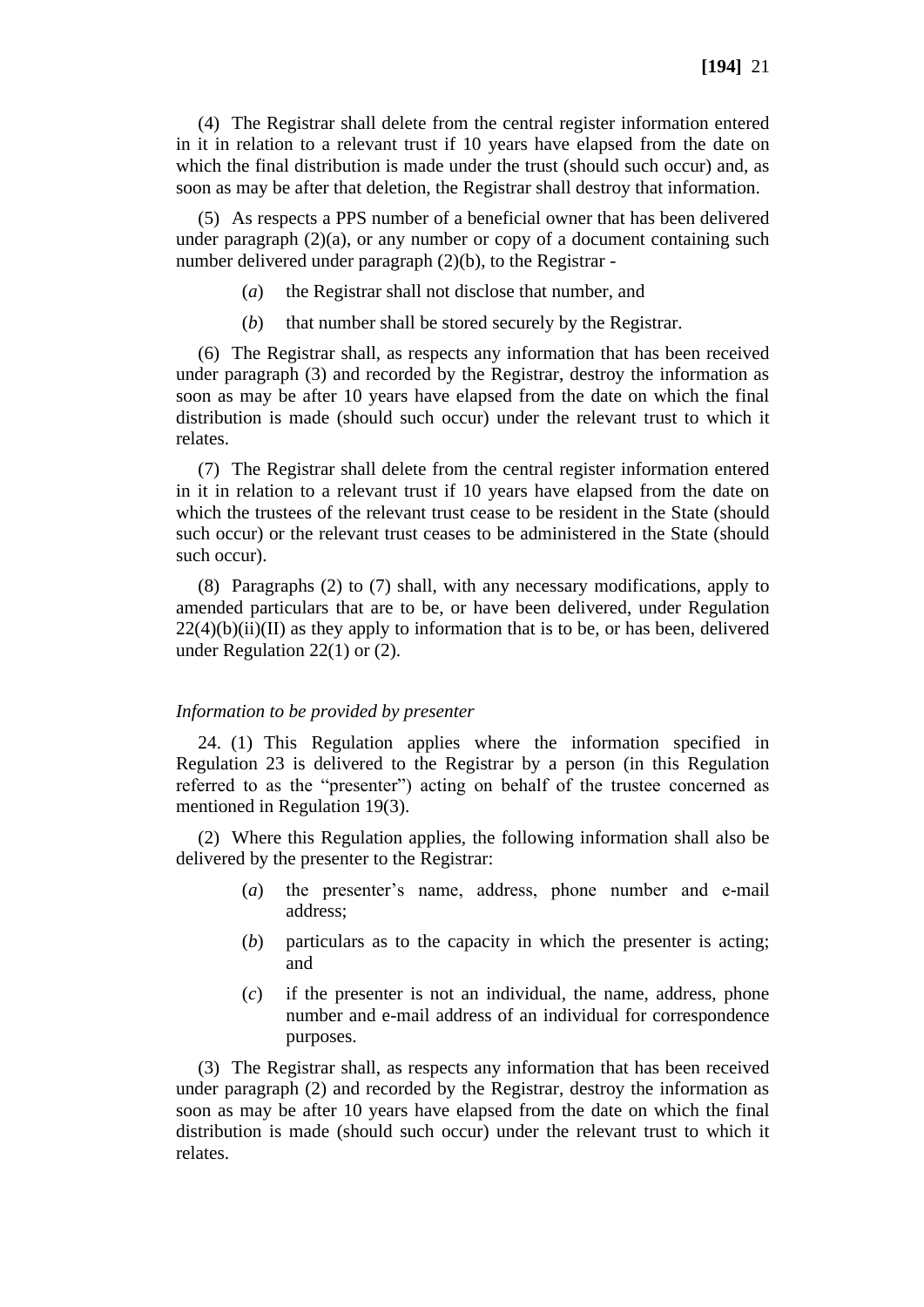## 22 **[194]**

*Duty to keep information in beneficial ownership register and central register aligned and up to date*

25. (1) The purpose of this Regulation is to require that any changes that occur in the information contained in a relevant trust's beneficial ownership register be reflected by a corresponding change being made in the central register; accordingly there is imposed on the trustee of a relevant trust by this Regulation an obligation – referred to in this Regulation as the "follow up obligation" – to deliver information to the Registrar so as to allow any such change to be reflected in the central register.

(2) The provisions of this Regulation shall have effect in relation to a relevant trust following the discharge by the trustee of a relevant trust of the trustee's initial central filing obligation (and in paragraph (3) the time on which that obligation is so discharged is referred to as the "relevant time").

(3) Where at any time, subsequent to the relevant time, the obligation referred to in paragraph (4) falls to be discharged by a trustee of a relevant trust, then there is also imposed on the trustee, by this Regulation, the follow up obligation specified in paragraph (5).

(4) The first-mentioned obligation in paragraph (3) of the trustee is the obligation to -

- (*a*) enter any information in the relevant trust's beneficial ownership register, or
- (*b*) amend or delete any information in that register,

whether by virtue of its duty under Regulation 7(1) to hold accurate and current information regarding the trust's beneficial ownership or any other provision of Part 3.

(5) The trustee's follow up obligation is to deliver to the Registrar, as appropriate -

- (*a*) the same information as that which (as mentioned in paragraph  $(4)(a)$  the trustee is required to enter in the relevant trust's beneficial ownership register, or
- (*b*) the appropriate information that will enable the Registrar to make the same amendment or deletion of information in the central register as that which (as mentioned in paragraph  $(4)(b)$ ) the trustee is required to make in the relevant trust's beneficial ownership register,

and the follow up obligation shall be discharged within 14 days from the date on which the first-mentioned obligation in paragraph (3) falls to be discharged by the trustee.

(6) Regulation 23(2) to (7) and, as the case may be, Regulation 24 shall apply in a case where information is delivered to the Registrar under paragraph (5) as they apply in a case where information is delivered to the Registrar under Regulation 22(1), (2) or (3).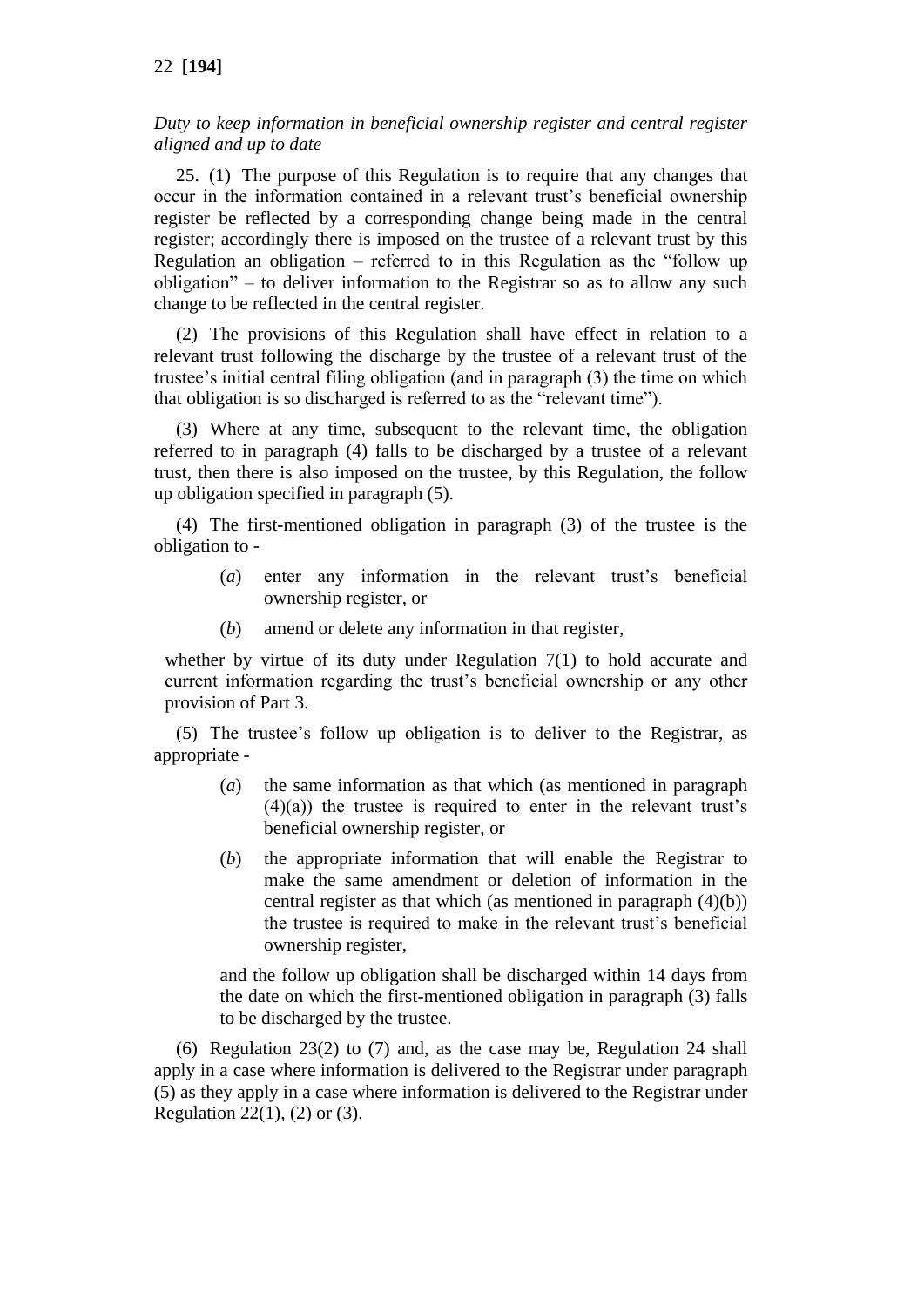### *Unrestricted access to beneficial ownership information in central register*

26. (1) Subject to paragraph (2), the following shall have the right to inspect the central register:

- (*a*) a member of the Garda Síochána, not below the rank of inspector;
- (*b*) a member of FIU Ireland within the meaning of Part 4 of the Act of 2010;
- (*c*) an officer of the Revenue Commissioners (who is not the Registrar or an assistant registrar), holding a rank not below that of Higher Executive Officer;
- (*d*) an officer of the Criminal Assets Bureau, holding a rank not below the rank of inspector in the Garda Síochána, or holding a rank not below that of Higher Executive Officer.
- (2) The right referred to in paragraph (1) shall not be exercised
	- (*a*) by a member of the Garda Síochána referred to in subparagraph (a) of that paragraph, unless he or she has been authorised to exercise the right by a member of the Garda Síochána, not below the rank of superintendent,
	- (*b*) by a member of FIU Ireland referred to in subparagraph (b) of that paragraph, unless he or she has been authorised to exercise the right by a member of the Garda Síochána, not below the rank of superintendent,
	- (*c*) by an officer of the Revenue Commissioners referred to in subparagraph (c) of that paragraph, unless he or she has been authorised to exercise the right by an officer of the Revenue Commissioners (other than the Registrar or an assistant registrar), holding a rank not below that of Principal Officer, or
	- (*d*) by an officer of the Criminal Assets Bureau referred to in subparagraph (d) of that paragraph, unless he or she has been authorised to exercise the right by a member of the Garda Síochána, not below the rank of superintendent.

(3) Subject to paragraph (4), a member, a member of staff or an officer of a competent authority who is engaged in the prevention, detection or investigation of possible money laundering or terrorist financing shall have the right to inspect the central register.

- (4) The right referred to in paragraph (3) shall not be exercised
	- (*a*) by
		- (i) a member of staff of the Central Bank of Ireland,
		- (ii) an officer of the Minister for Justice,
		- (iii) a member or member of staff of the Property Services Regulatory Authority, or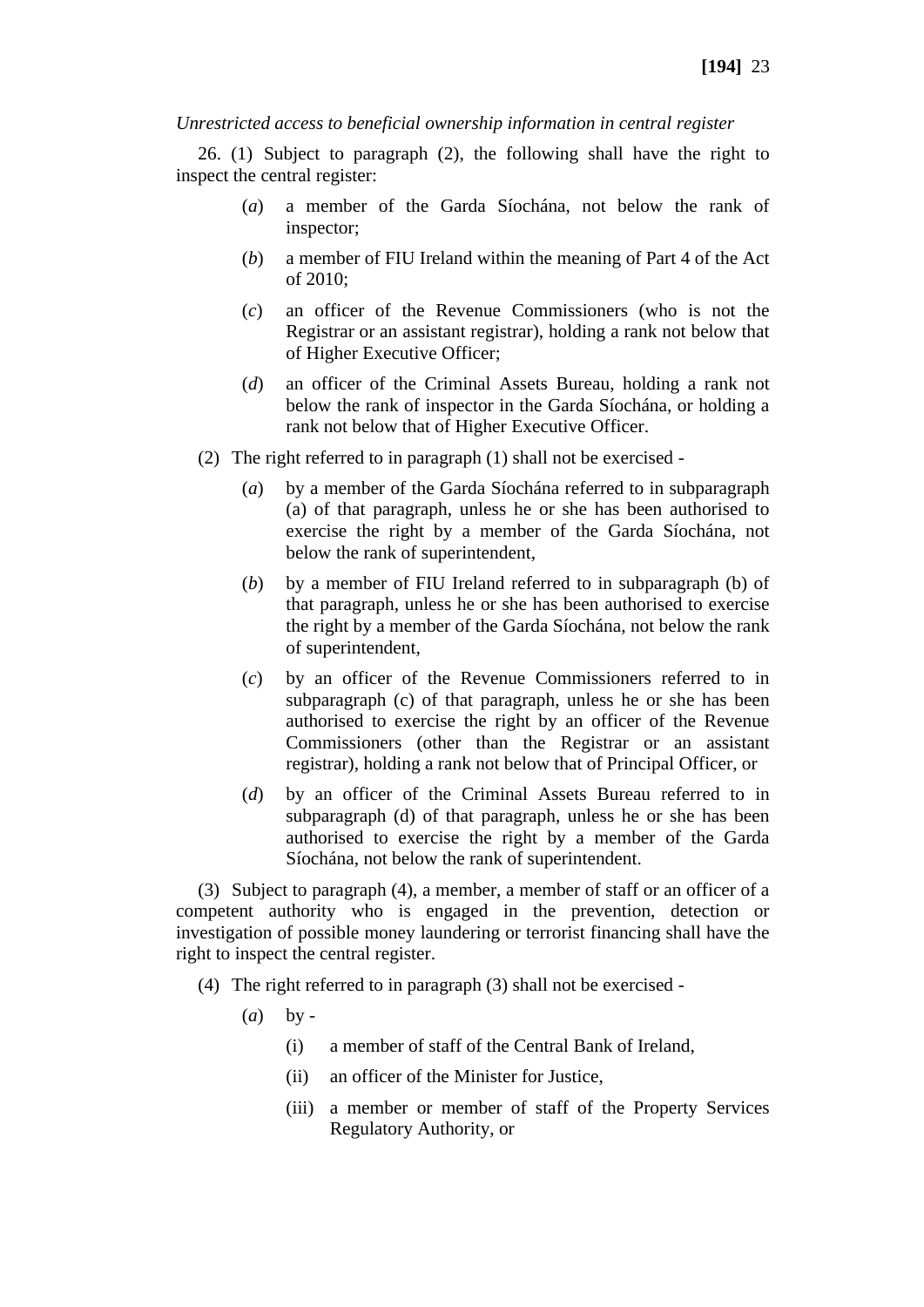(iv) a member or member of staff of the Legal Services Regulatory Authority,

(each of which or whom is referred to in this subparagraph as a "relevant competent authority") unless he or she holds a rank not below that of Higher Executive Officer or a corresponding rank and has been authorised to exercise the right by a member or member of staff or, as the case may be, an officer of the relevant competent authority concerned, holding a rank not below that of Principal Officer or a corresponding rank, or

- (*b*) by a member or member of staff of
	- (i) the Law Society of Ireland,
	- (ii) the General Council of the Bar of Ireland, or
	- (iii) a designated accountancy body (within the meaning of Part 4 of the Act of 2010),

unless the President of the Law Society of Ireland, the chairperson of the General Council of the Bar of Ireland or the chief executive of (or a person holding an equivalent position in) the designated accountancy body, as the case may be, designates, as appropriate, on a case by case basis, such member or member of staff, at the request of that member or member of staff, having regard to the purposes for which the right to inspect the register may be afforded, to be a person authorised for the purposes of clause (i), (ii) or (iii), as appropriate, to exercise the right.

(5) On there being made of the Registrar a request for inspection, in accordance with any of paragraphs (1) to (4), of the central register, the Registrar shall afford the maker of the request access, in a timely manner, to the register.

(6) The Registrar shall, neither during the taking of the steps to afford the maker the access referred to in paragraph (5), nor afterwards, alert the beneficial owners of any relevant trust concerned to the fact of such access having been afforded.

(7) In paragraph (6), "any relevant trust concerned" means any relevant trust to which the information in the central register, the subject of the inspection concerned, relates.

- (8) Each of the following:
	- (*a*) the Garda Síochána;
	- (*b*) the Revenue Commissioners;
	- (*c*) a competent authority;
	- (*d*) the Criminal Assets Bureau,

may disclose the information in the central register to any corresponding competent authority of another Member State (a "corresponding authority"); in the event of there being a request made of a body or other person referred to in any of subparagraphs (a) to (d) by a corresponding authority for disclosure of such information, the request shall be complied with in a timely manner.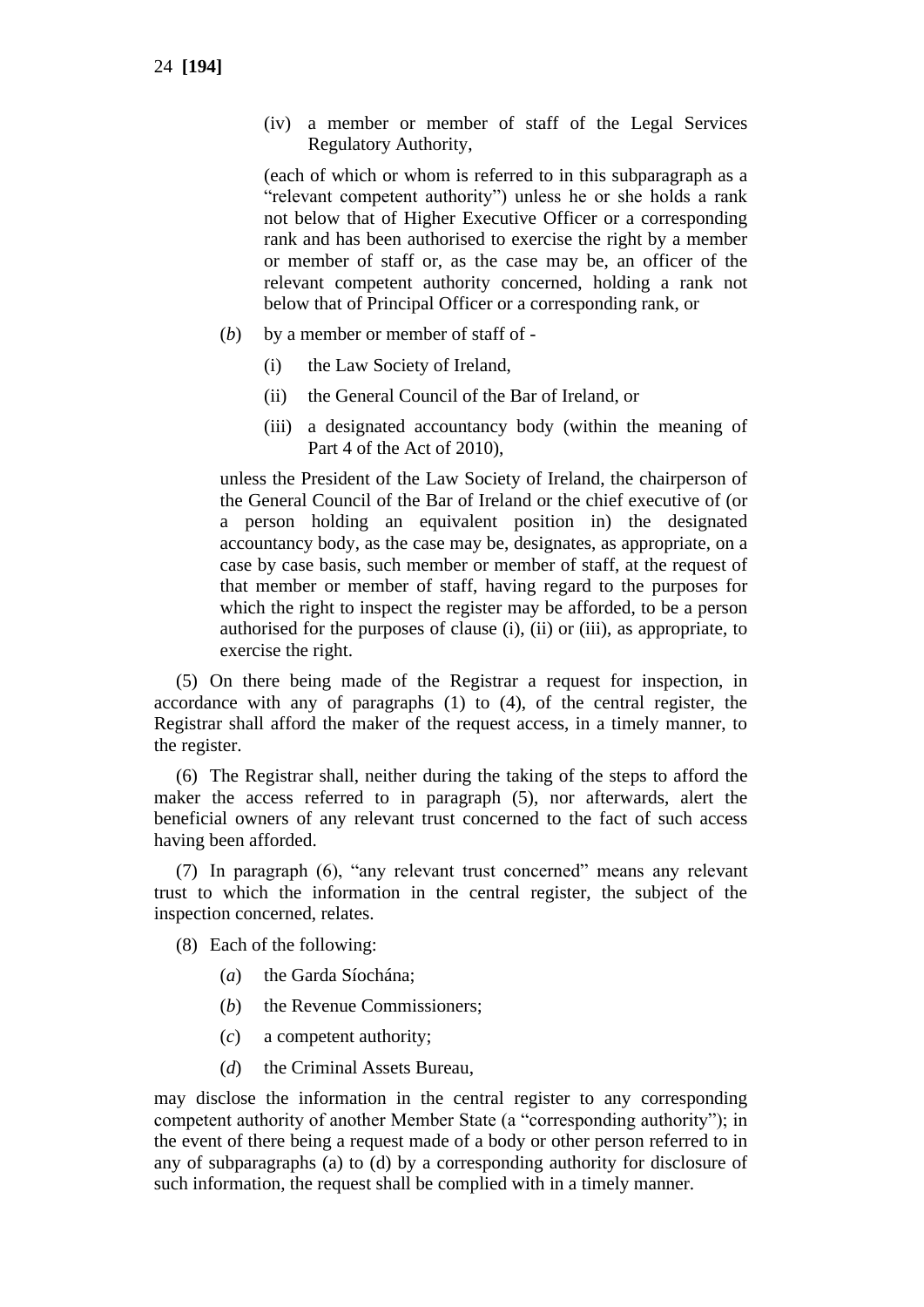(9) No fee shall be charged to a corresponding authority for the disclosure of the information in the central register.

#### *Restricted access to beneficial ownership information in central register*

- 27. (1) When
	- (*a*) a trustee of a relevant trust, acting as trustee, enters into an occasional transaction with a designated person, or forms a business relationship with a designated person, or
	- (*b*) a designated person is taking customer due diligence measures in accordance with Part 4 of the Act of 2010 in relation to a relevant trust,

the designated person shall, subject to paragraph (8), have a right of access to the following information in the central register that relates to the trust:

- (i) the name, the month and year of birth and the country of residence and nationality of each beneficial owner of it; and
- (ii) a statement of the nature and extent of the interest held, or the nature and extent of control exercised, by each such beneficial owner,

and that access shall be afforded in a timely manner.

(2) The information obtained by a designated person by means of the access to the central register afforded under paragraph (1) shall not be relied upon exclusively by the designated person to fulfil the designated person's duty to apply customer due diligence measures under Part 4 of the Act of 2010 (which duty shall be fulfilled by using a risk-based approach).

(3) Any person may, subject to paragraphs (4), (5) and (8), inspect the following information in the central register that relates to any relevant trust:

- (*a*) the name, the month and year of birth and the country of residence and nationality of each beneficial owner of it;
- (*b*) a statement of the nature and extent of the interest held, or the nature and extent of control exercised, by each such beneficial owner.

(4) A person shall not be entitled to exercise the right of inspection under paragraph (3) unless such person demonstrates to the Registrar that the person has a legitimate interest for doing so, that is to say that there is demonstrated to the Registrar by that person (through the making of a submission and, if required by the Registrar, the supplying of information or documents, including such information or documents as may be available relating to that person's previous activities, if any, in the prevention, detection or investigation of money laundering or terrorist financing offences) -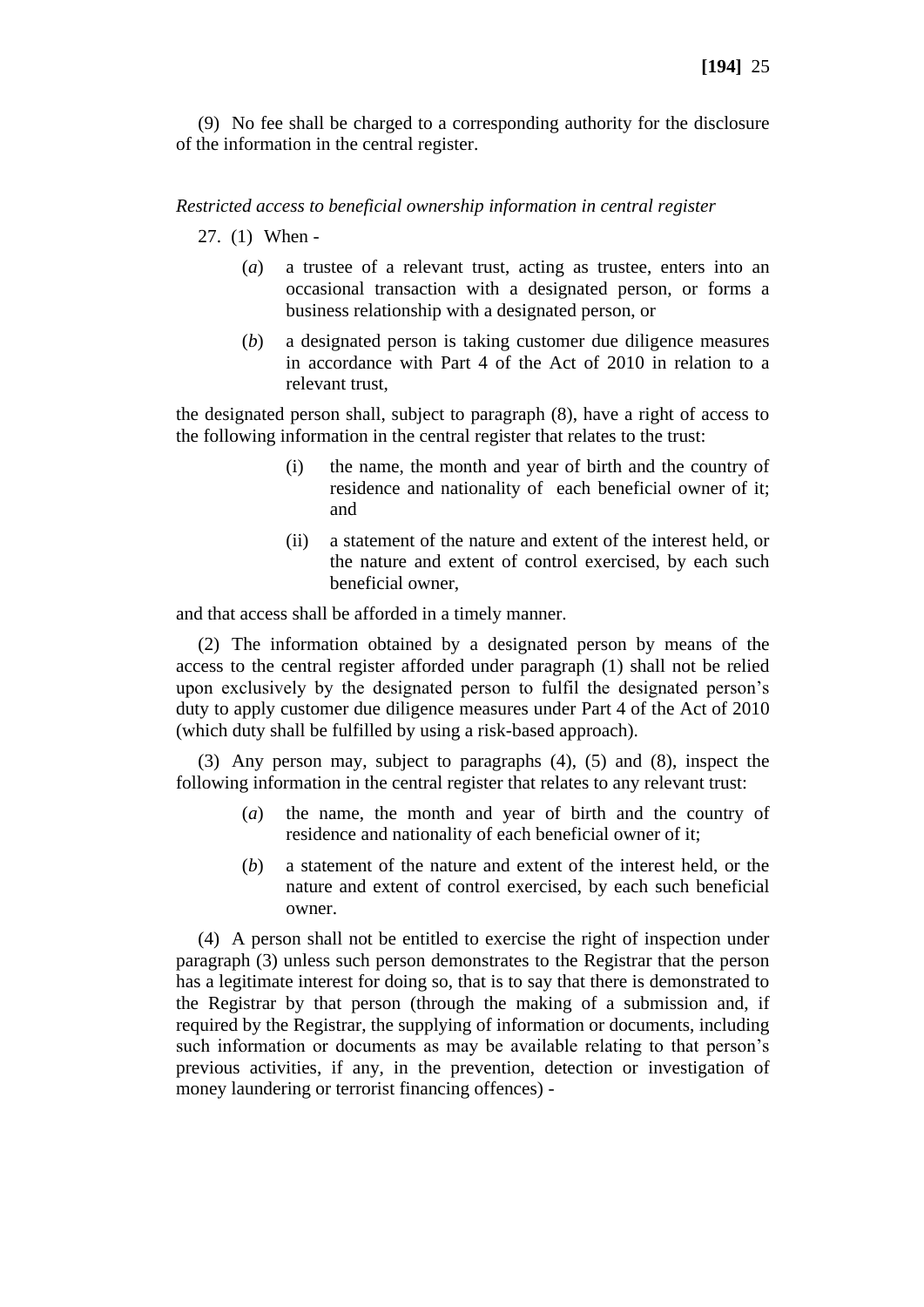- (*a*) that the person is engaged in the prevention, detection or investigation of money laundering or terrorist financing offences,
- (*b*) that the person is seeking to inspect the information referred to in paragraph (3) for the purposes of an activity in which he or she is engaged as referred to in subparagraph (a) (but such activity need not necessarily relate to cases of pending administrative or legal proceedings in respect of the relevant trust concerned), and
- (*c*) that the relevant trust concerned
	- (i) is connected with persons convicted (whether in the State or elsewhere) of an offence consisting of money laundering or terrorist financing, or
	- (ii) holds assets in a high-risk third country.

(5) Having considered any submission made and, as the case may be, any information or documents supplied, under paragraph (4), the Registrar shall either -

- (*a*) if the Registrar is satisfied that the person concerned has an interest as referred to in that paragraph, permit the person to inspect the information referred to in paragraph (3) in relation to the relevant trust concerned, or
- (*b*) if the Registrar is not so satisfied, refuse to permit the person to inspect that information.

(6) Any person may, subject to paragraph (8), request in writing access to the following information in the central register that relates to any relevant trust which holds or owns a controlling interest in any corporate or other legal entity incorporated outside the European Union, whether through direct or indirect ownership (including through bearer shareholdings), or through control by other means:

- (*a*) the name, the month and year of birth and the country of residence and nationality of each beneficial owner of the trust; and
- (*b*) a statement of the nature and extent of the interest held, or the nature and extent of control exercised, by each such beneficial owner of the trust,

and, subject to the Registrar being satisfied such an interest is so held or owned by the trust, that access shall be afforded in a timely manner.

(7) The Data Protection Act 2018 (No.7 of 2018) shall apply to the access that the Registrar affords to a designated person and any other person, under this Regulation, in respect of the information in the central register that relates to a relevant trust.

(8) Where a designated person or any other person seeks to have access to, or to inspect, any information in the central register so far as such information relates to a minor who is a beneficial owner of a relevant trust, the Registrar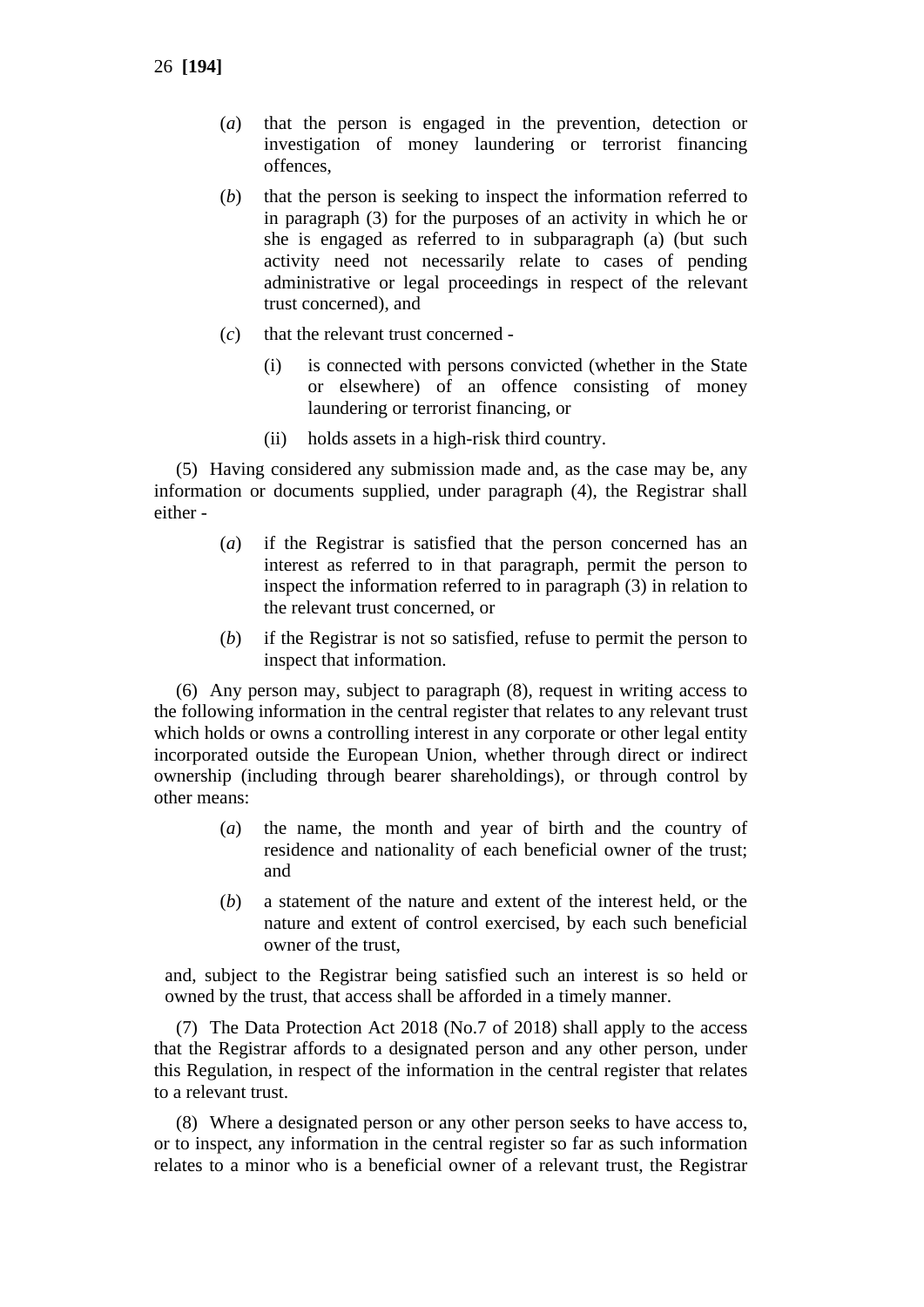shall request the designated person or other person to provide, in writing, to the Registrar a summary of the grounds on which he or she considers it is in the public interest that that information be disclosed to him or her and -

- (*a*) if the designated person or other person refuses or fails to comply with that request, or
- (*b*) unless the Registrar, having considered such a written summary provided to the Registrar, is of the opinion that there are substantial grounds for the contention of the foregoing person that it is in the public interest that the information be disclosed to him or her,

the designated person or other person shall not be permitted by the Registrar to have access to, or to inspect, any information in the central register so far as such information relates to the minor concerned.

- (9) The Registrar shall keep a record of
	- (*a*) each instance of access to, or inspection of, any information in the central register being sought under any of paragraphs (3) to (8), and
	- (*b*) each decision of the Registrar made in relation to it, indicating whether it is a decision to refuse to permit, or to permit, what is sought to be done,

and each such record shall be retained by the Registrar for a period of 5 years from the date of the record's creation.

(10)In paragraph (1), "occasional transaction" has the same meaning as it has in Regulation 7(8).

*Obligations of competent authorities to report certain discrepancies to Registrar*

28. (1) If -

- (*a*) any of the following:
	- (i) the Garda Síochána;
	- (ii) the Revenue Commissioners;
	- (iii) a competent authority;
	- (iv) the Criminal Assets Bureau,

forms the opinion that there is a discrepancy between the information in the central register and the beneficial ownership information, as it relates to any relevant trust, available to, as the case may be, the Garda Síochána, the Revenue Commissioners or other foregoing authority or bureau (each of which is referred to in this Regulation as a "relevant person"), and

(*b*) to the extent that the doing of the following does not interfere unnecessarily with the performance of the relevant person's functions, then the relevant person shall deliver, in a timely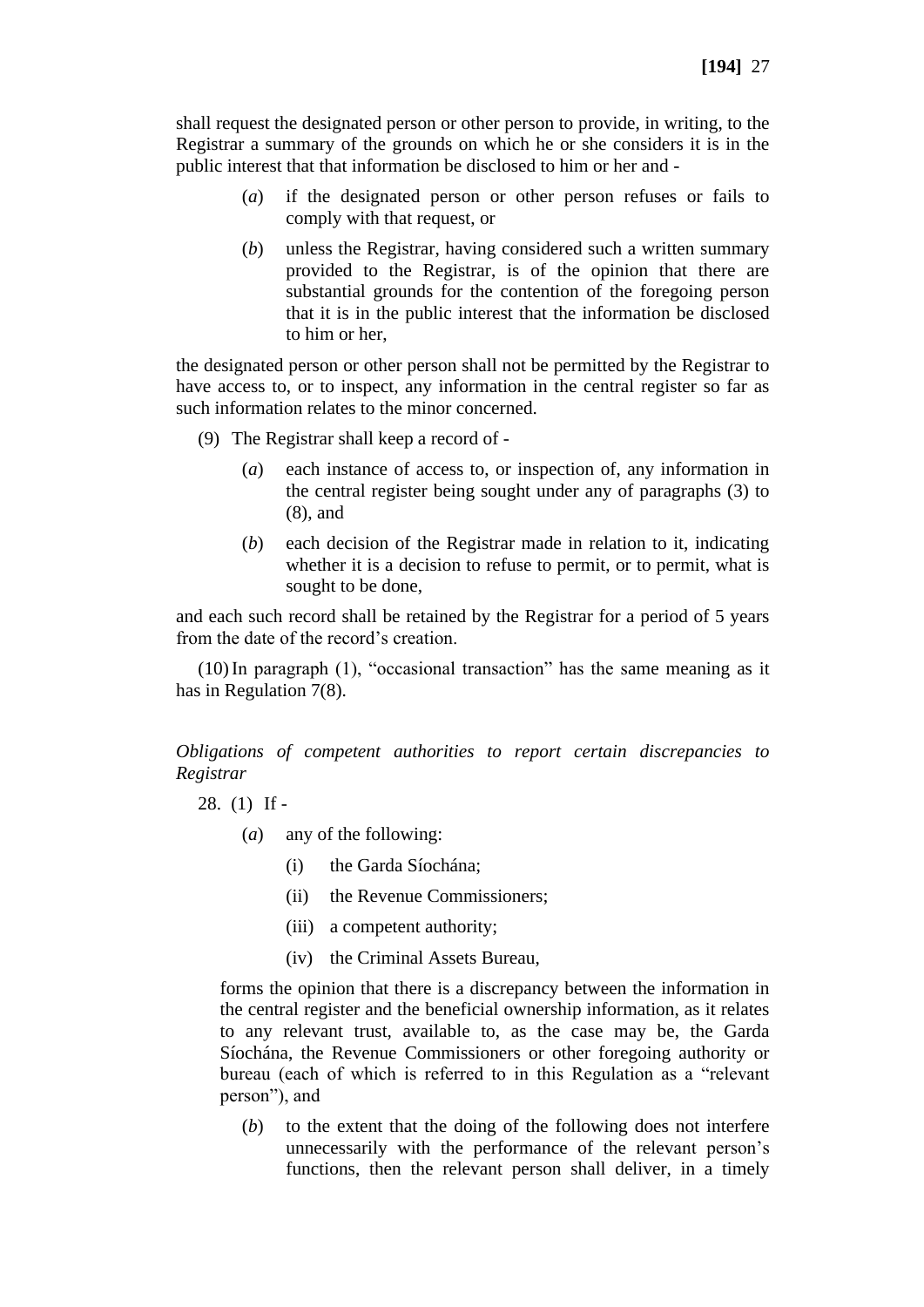manner, to the Registrar, in such manner as the Registrar determines, notice of that opinion, specifying the particulars as respects which the foregoing discrepancy exists.

- (2) On receipt of a foregoing notice, the Registrar shall
	- (*a*) if the Registrar considers it appropriate to do so, make an entry in the relevant place in the central register which states that the notice has been received and specifies the particulars as respects which the foregoing discrepancy exists, and
	- (*b*) serve a notice on a trustee of the relevant trust concerned which -
		- (i) states that the foregoing notice has been received, and
		- (ii) specifies the particulars as respects which the foregoing discrepancy exists, and requests the trustee to deliver to the Registrar, within a period specified in the notice and in such manner as the Registrar determines -
			- (I) a submission as to why the trustee considers the opinion of the relevant person concerned not to be well founded, or
			- (II) if the trustee considers the opinion of the relevant person concerned to be well founded, such amended particulars (for entry in the central register) as are required where the trustee is satisfied that the delivery of such is the appropriate means by which the discrepancy can be resolved,

and such a request shall be complied with by the trustee accordingly.

- (3) None of the following
	- (*a*) an opinion stated in a notice delivered under paragraph (1) by a relevant person to the Registrar (nor the specification in such a notice of the particulars as respects which the discrepancy concerned exists),
	- (*b*) any act done by the Registrar, as mentioned in paragraph (2), on foot of the receipt by the Registrar of a notice delivered under paragraph (1) and, in particular, any entry made in the central register by the Registrar on foot of such receipt,

shall, of itself, be regarded as constituting defamatory matter.

(4) Paragraphs (2) to (7) of Regulation 23 shall, with any necessary modifications, apply to amended particulars that are to be, or have been delivered, under paragraph  $(2)(b)(ii)(II)$  as they apply to information that is to be, or has been, delivered under Regulation 22 (1) or (2).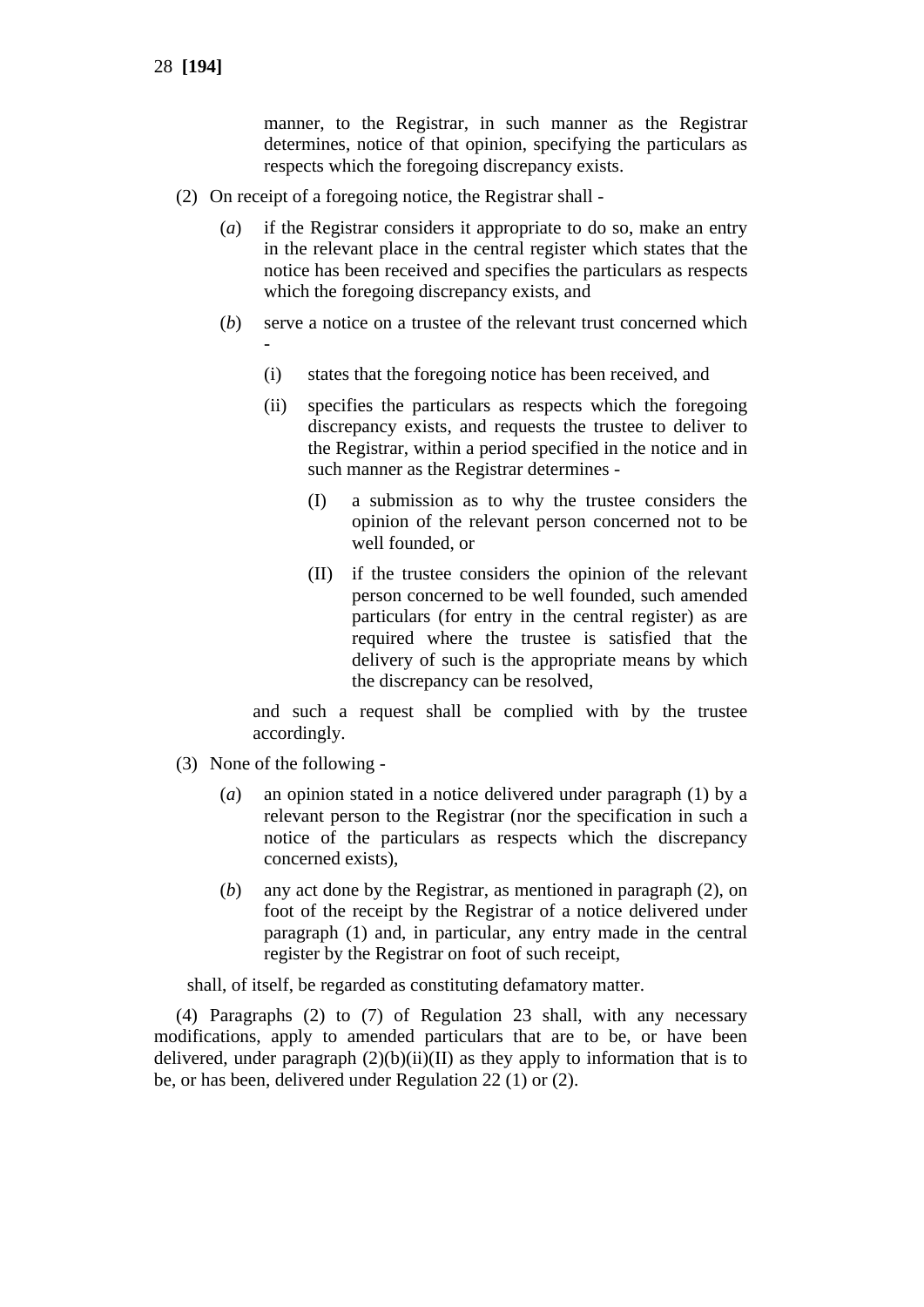### *Fees may be charged for access to central register under Regulation 27*

29. (1) The Registrar may require any of the persons referred to in Regulation  $27(1)$ , (3) or (6) to pay to the Registrar a fee of such an amount as the Registrar may determine in respect of the access afforded to the central register under Regulation 27(1), (3) or (6).

(2) The amount of a fee required to be paid under paragraph (1) shall not exceed the administrative cost incurred in affording access to the information concerned.

(3) For the purposes of the right of access to the central register afforded to a person under Regulation 27(1), (3) or (6), as the case may be, the person seeking to exercise that right shall make a separate request for access in relation to each individual relevant trust in respect of which that right is sought to be exercised.

*Offence for failure to comply with Regulation 22, 23, 24, 25 or 28 and supplemental provisions*

30. (1) A trustee that fails to comply with Regulation 22, 23 or 25 commits an offence and shall be liable -

- (*a*) on summary conviction, to a class A fine, or
- (*b*) on conviction on indictment, to a fine not exceeding  $\epsilon$ 500,000.

(2) A trustee that fails, without reasonable excuse, to comply with a request, as referred to in clause (ii) of paragraph (4)(b) of Regulation 22, or clause (ii) of paragraph (2)(b) of Regulation 28, contained in a notice served on the trustee under that paragraph  $(4)(b)$  or  $(2)(b)$ , as the case may be, commits an offence and shall be liable -

- (*a*) on summary conviction, to a class A fine, or
- (*b*) on conviction on indictment, to a fine not exceeding  $\epsilon$ 500,000.

(3) If the contravention in respect of which a trustee is convicted of an offence under these Regulations is continued after the conviction, the trustee shall be guilty of a further offence on every day on which the contravention continues and for each such offence the trustee shall be liable, on summary conviction, to a class A fine.

(4) A presenter that fails to comply with Regulation 24 commits an offence and shall be liable, on summary conviction, to a class A fine.

(5) A person who, in purported compliance with Regulation 22, 23, 24 or 25, makes a statement that is false in a material particular, knowing it to be so false or being reckless as to whether it is so false, commits an offence and shall be liable -

- (*a*) on summary conviction, to a class A fine or imprisonment for a term not exceeding 12 months or both, or
- (*b*) on conviction on indictment, to a fine not exceeding  $\epsilon$ 500,000 or imprisonment for a term not exceeding 12 months or both.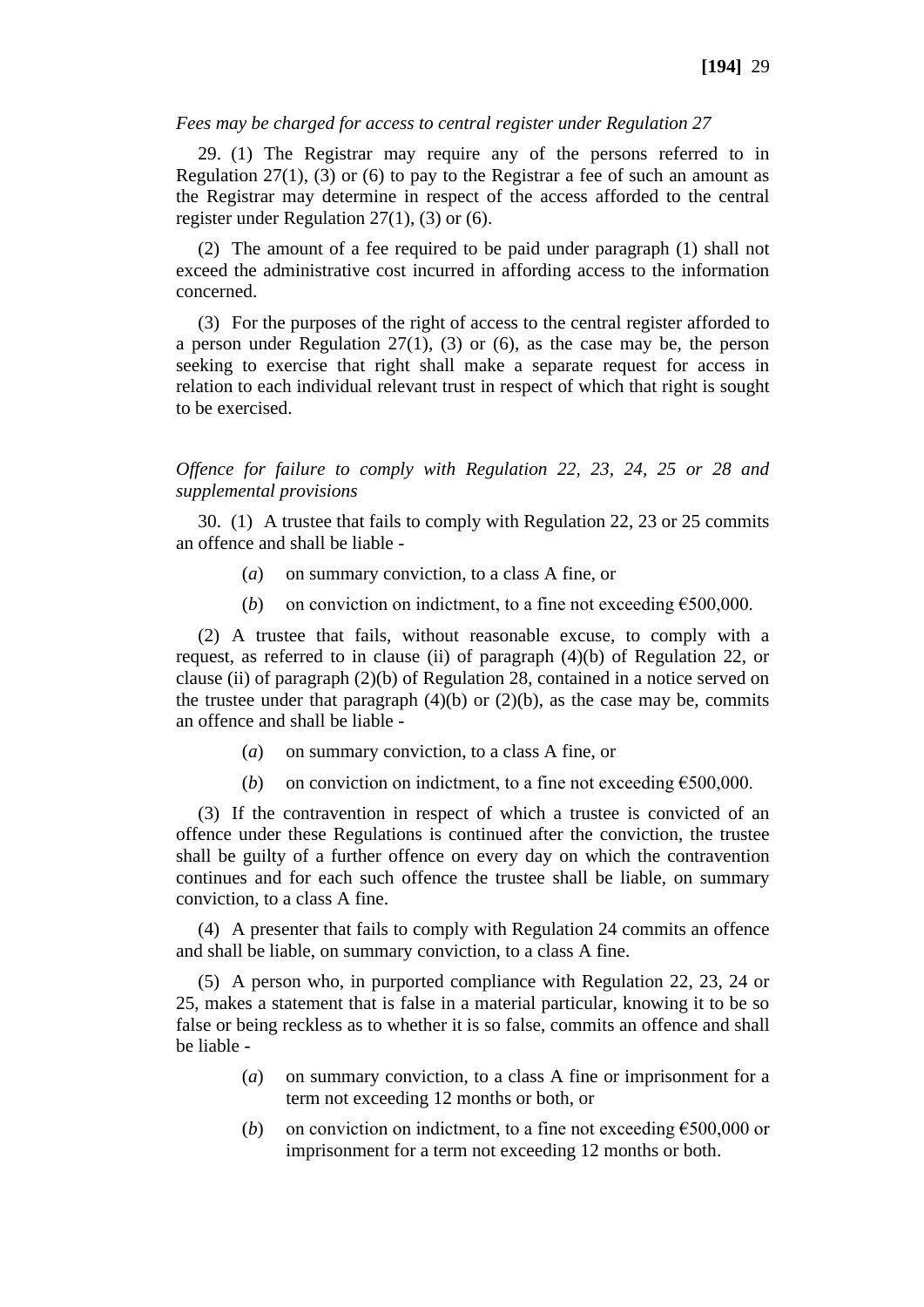(6) A designated person who fails to comply with Regulation 22(3) commits an offence and shall be liable, on summary conviction, to a class A fine.

(7) Where an offence under these Regulations is committed by a body corporate and is proved to have been so committed with the consent or connivance of any person, being a director, manager, secretary or other officer of the body corporate, or a person who was purporting to act in such capacity, that person shall, as well as the body corporate, be guilty of an offence and shall be liable to be proceeded against and punished as if he or she were guilty of the first-mentioned offence.

## *Prosecution of offences*

31. (1) Summary proceedings in relation to an offence under these Regulations may be brought and prosecuted by -

- (*a*) the Director of Public Prosecutions, or
- (*b*) the Registrar.

(2) The Registrar, at his or her discretion, may refer a case to the Director of Public Prosecutions where the case is one in relation to which the Registrar has reasonable grounds for believing that an indictable offence under these Regulations has been committed.

(3) Summary proceedings in relation to an offence under these Regulations may be brought, heard and determined before a judge of the District Court assigned to the Dublin Metropolitan District.

(4) Notwithstanding the provisions of section 10(4) of the Petty Sessions (Ireland) Act 1851 (14  $&$  15 Vict., c. 93), summary proceedings in relation to an offence under Regulation 9(5), 13(5), 14(4), 15(5), 16(3), 30(3), 30(4) or 30(6) may be commenced at any time within 12 months from the date on which the offence was committed.

### *Certificate by Registrar admissible as evidence of facts stated*

32. A certificate in writing and signed by the Registrar shall be admissible in all legal proceedings as evidence without further proof of any of the following facts stated in the certificate unless the contrary is shown -

- (*a*) the contents of the central register,
- (*b*) the date on which information was registered with the Registrar,
- (*c*) the most recent date (if any) on which a requirement under these Regulations was complied with.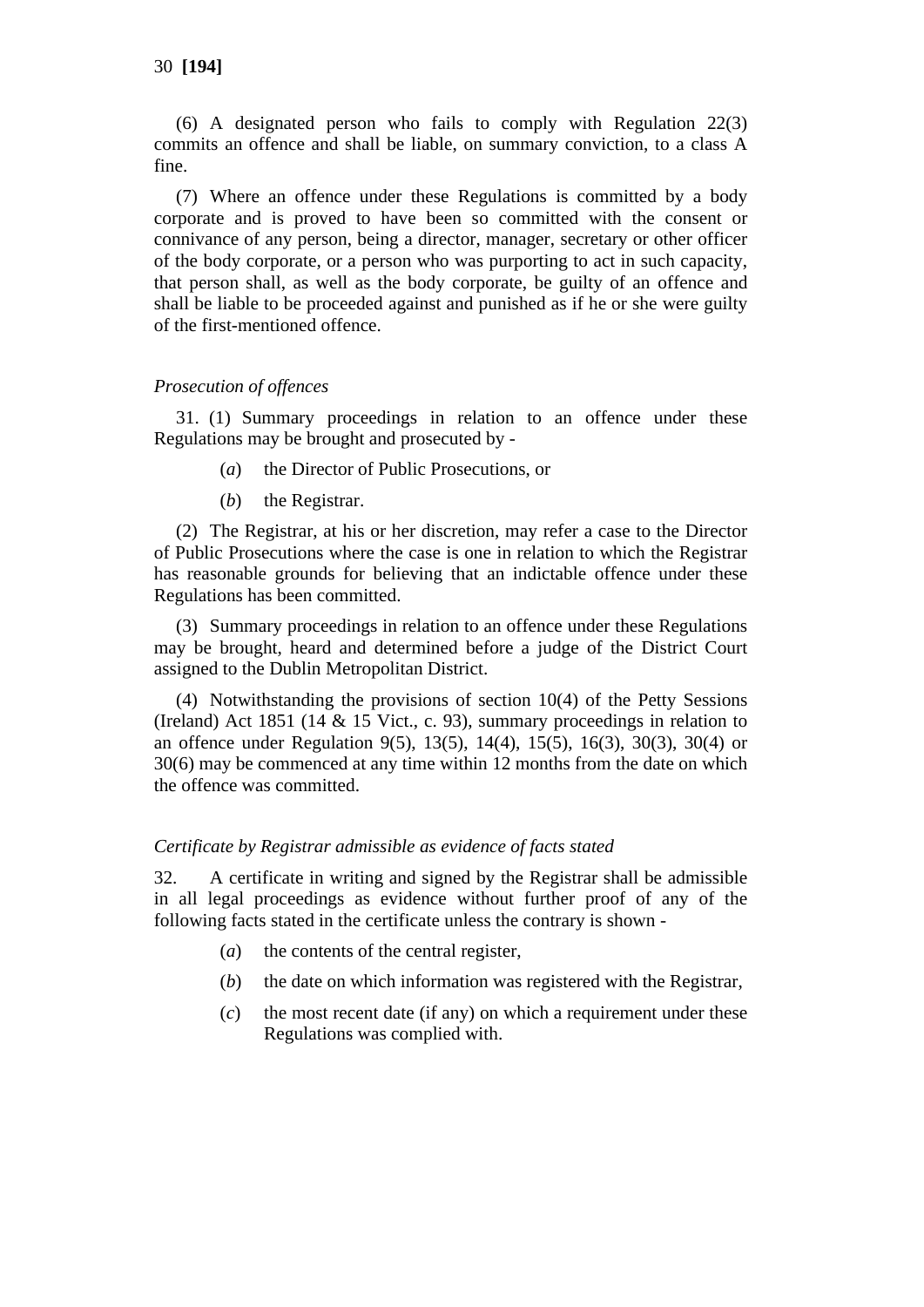#### *Interconnection of central registers via the European Central Platform*

33. The Registrar shall arrange for the connection of the central register with central registers in other Member States as provided for by Article 31(9) of the Directive.

#### **Part 5**

#### **Revocation and Amendment**

#### *Revocation*

34. The European Union (Anti-Money Laundering: Beneficial Ownership of Trusts) Regulations 2019 (S.I. No. 16 of 2019) are revoked.

#### *Amendment of section 35 of Act of 2010*

35. Section 35 (amended by section 8 of the Criminal Justice (Money Laundering and Terrorist Financing) (Amendment) Act 2021 (No. 3 of 2021)) of the Act of 2010 is amended by the substitution of the following subsection for subsection (3A):

> "(3A) Prior to the establishment of a business relationship with a customer to which the European Union (Anti-Money Laundering: Beneficial Ownership of Trusts) Regulations 2021 (S.I. No. 194 of 2021) apply, a designated person shall ascertain that information concerning the beneficial ownership of the customer is entered in the relevant trust's beneficial ownership register or in the Central Register of Beneficial Ownership of trusts, as the case may be.".



GIVEN under my Official Seal, 23 April, 2021.

PASCHAL DONOHOE, Minister for Finance.